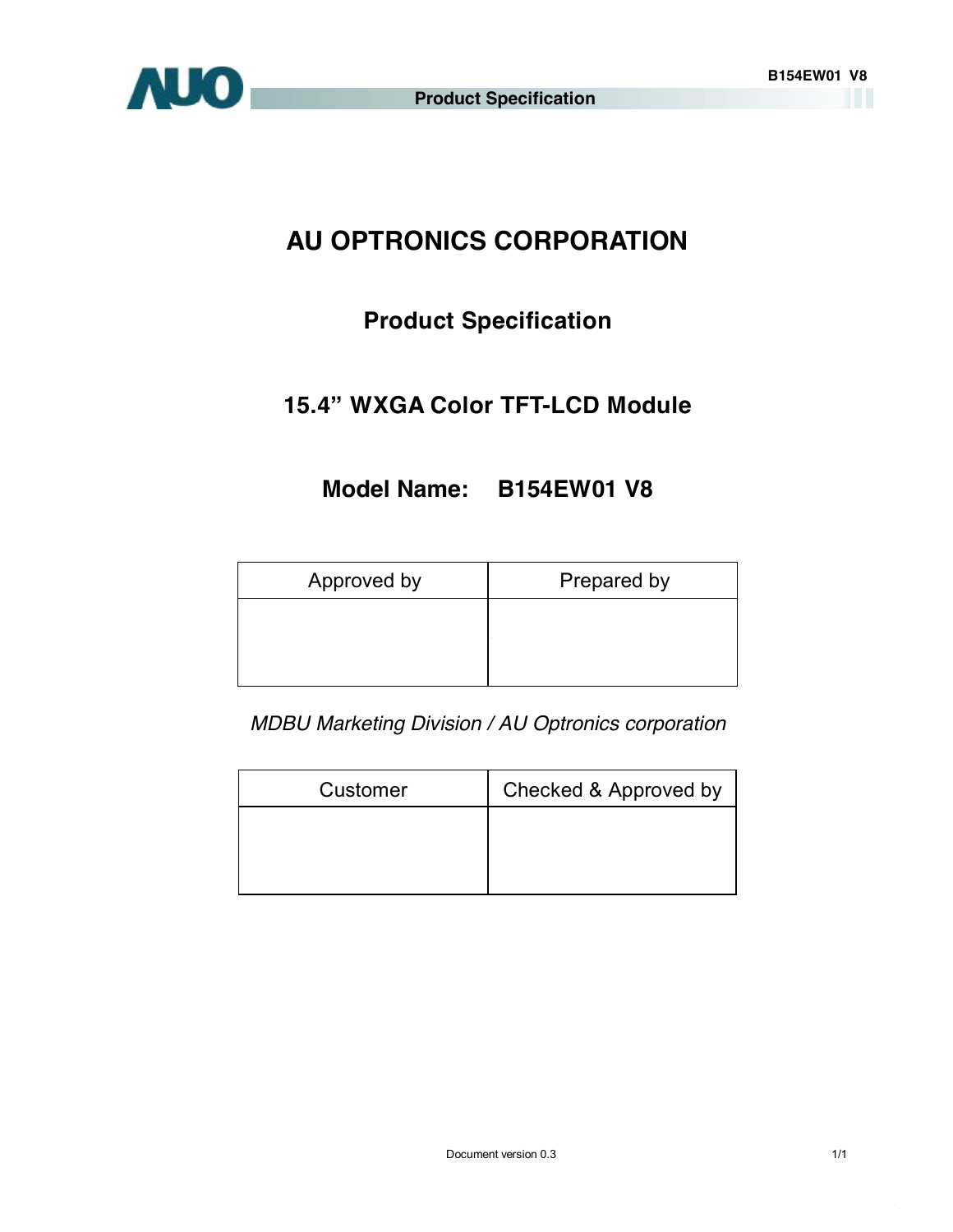**Product Specification**



**Product Specification** 

# **15.4" WXGA Color TFT-LCD Module Model Name: B154EW01 V8**

**(V) Preliminary Specifications ( ) Final Specifications** 

 **Note: This Specification is subject to change without notice.**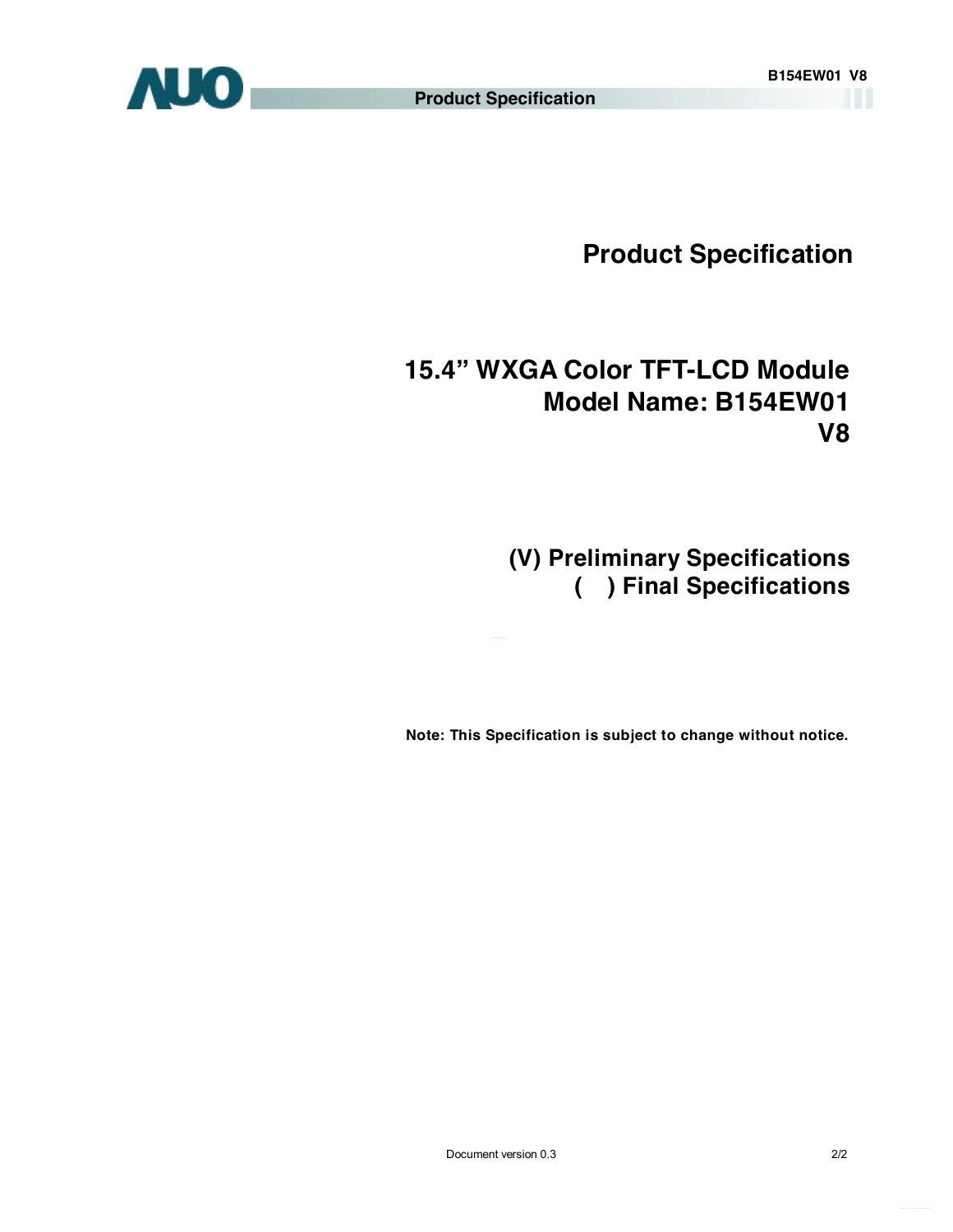

# **Contents**

| 28 |
|----|
|    |
|    |
|    |
|    |
|    |
|    |
|    |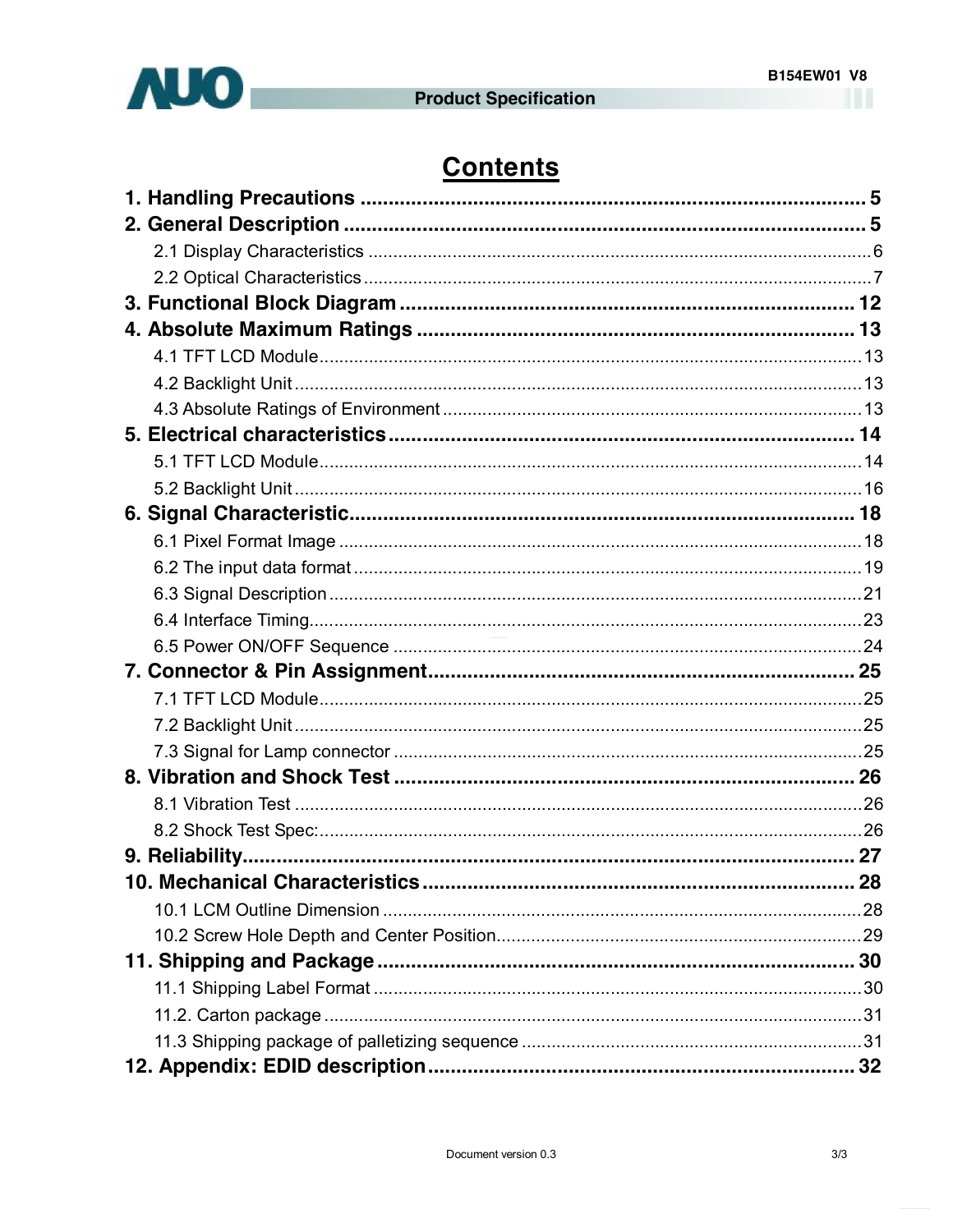

# **Record of Revision**

| Version and Date   Page |      | Old description                   | <b>New Description</b> | <b>Remark</b> |
|-------------------------|------|-----------------------------------|------------------------|---------------|
| 10.1 2005/06/26         | All  | <b>First Edition for Customer</b> |                        |               |
| 0.2 2005/06/07          | lall | New typeseeting and illustration  |                        |               |
| 0.3 2005/07/19          | 26   | Update drawing                    |                        |               |
| 0.3 2006/02/09          | 26   | Update drawing                    |                        |               |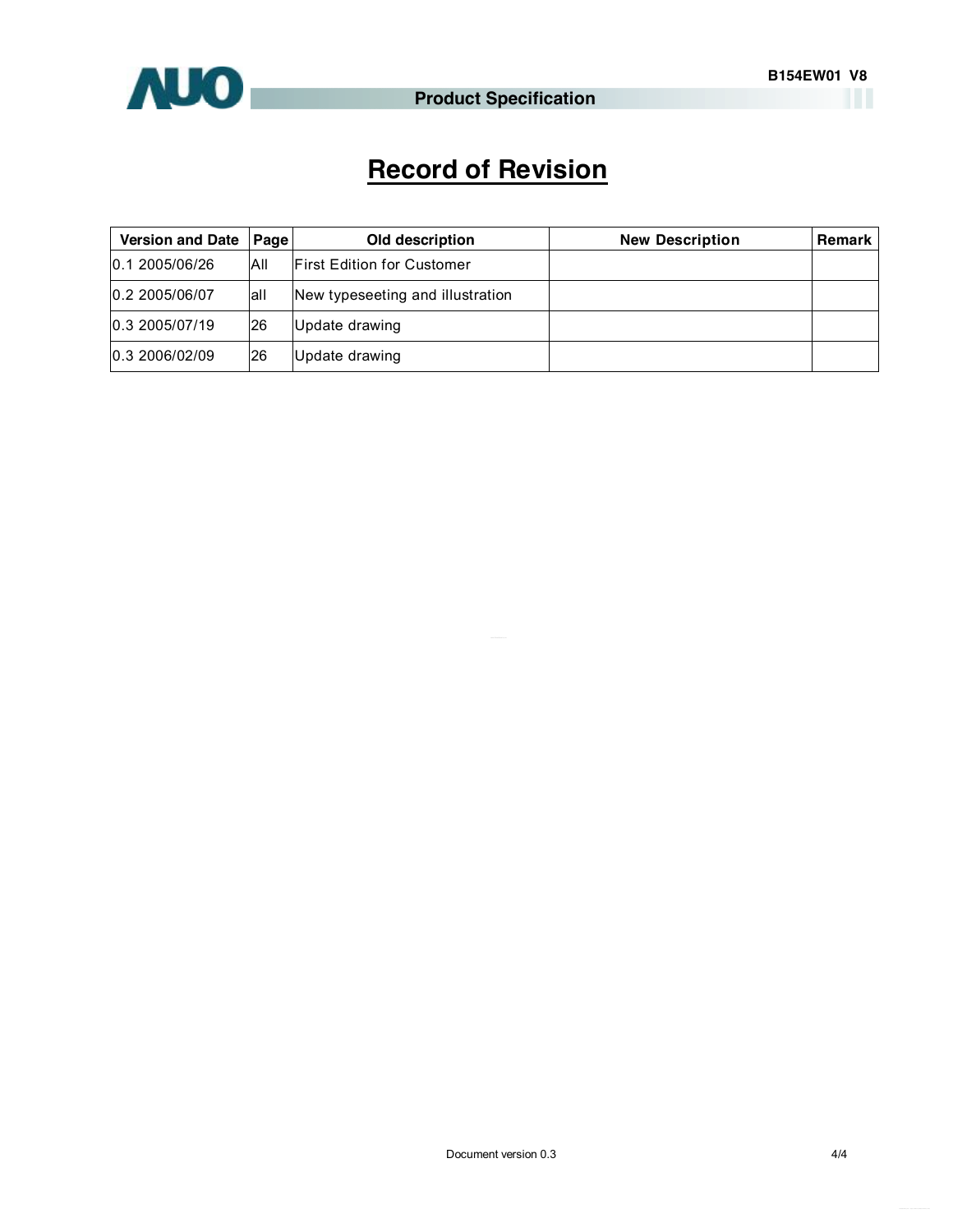

# **1. Handling Precautions**

- 1) Since front polarizer is easily damaged, pay attention not to scratch it.
- 2) Be sure to turn off power supply when inserting or disconnecting from input connector.
- 3) Wipe off water drop immediately. Long contact with water may cause discoloration or spots.
- 4) When the panel surface is soiled, wipe it with absorbent cotton or other soft cloth.
- 5) Since the panel is made of glass, it may break or crack if dropped or bumped on hard surface.
- 6) Since CMOS LSI is used in this module, take care of static electricity and insure human earth when handling.
- 7) Do not open nor modify the Module Assembly.
- 8) Do not press the reflector sheet at the back of the module to any directions.
- 9) In case if a Module has to be put back into the packing container slot after once it was taken out from the container, do not press the center of the CCFL Reflector edge. Instead, press at the far ends of the CFL Reflector edge softly. Otherwise the TFT Module may be damaged.
- 10)At the insertion or removal of the Signal Interface Connector, be sure not to rotate nor tilt the Interface Connector of the TFT Module.
- 11) After installation of the TFT Module into an enclosure (Notebook PC Bezel, for example), do not twist nor bend the TFT Module even momentary. At designing the enclosure, it should be taken into consideration that no bending/twisting forces are applied to the TFT Module from outside. Otherwise the TFT Module may be damaged.
- 12)Cold cathode fluorescent lamp in LCD contains a small amount of mercury. Please follow local ordinances or regulations for disposal.
- 13)Small amount of materials having no flammability grade is used in the LCD module. The LCD module should be supplied by power complied with requirements of Limited Power Source(, IEC60950 or UL1950), or be applied exemption.
- 14)The LCD module is designed so that the CCFL in it is supplied by Limited Current Circuit(IEC60950 or UL1950). Do not connect the CCFL in Hazardous Voltage Circuit.

### **2. General Description**

B154EW01 V8 is a Color Active Matrix Liquid Crystal Display composed of a TFT LCD panel, a driver circuit, and backlight system. The screen format is intended to support the WXGA (1280(H) x 800(V)) screen and 262k colors (RGB 6-bits data driver). All input signals are LVDS interface compatible. Inverter of backlight is not included.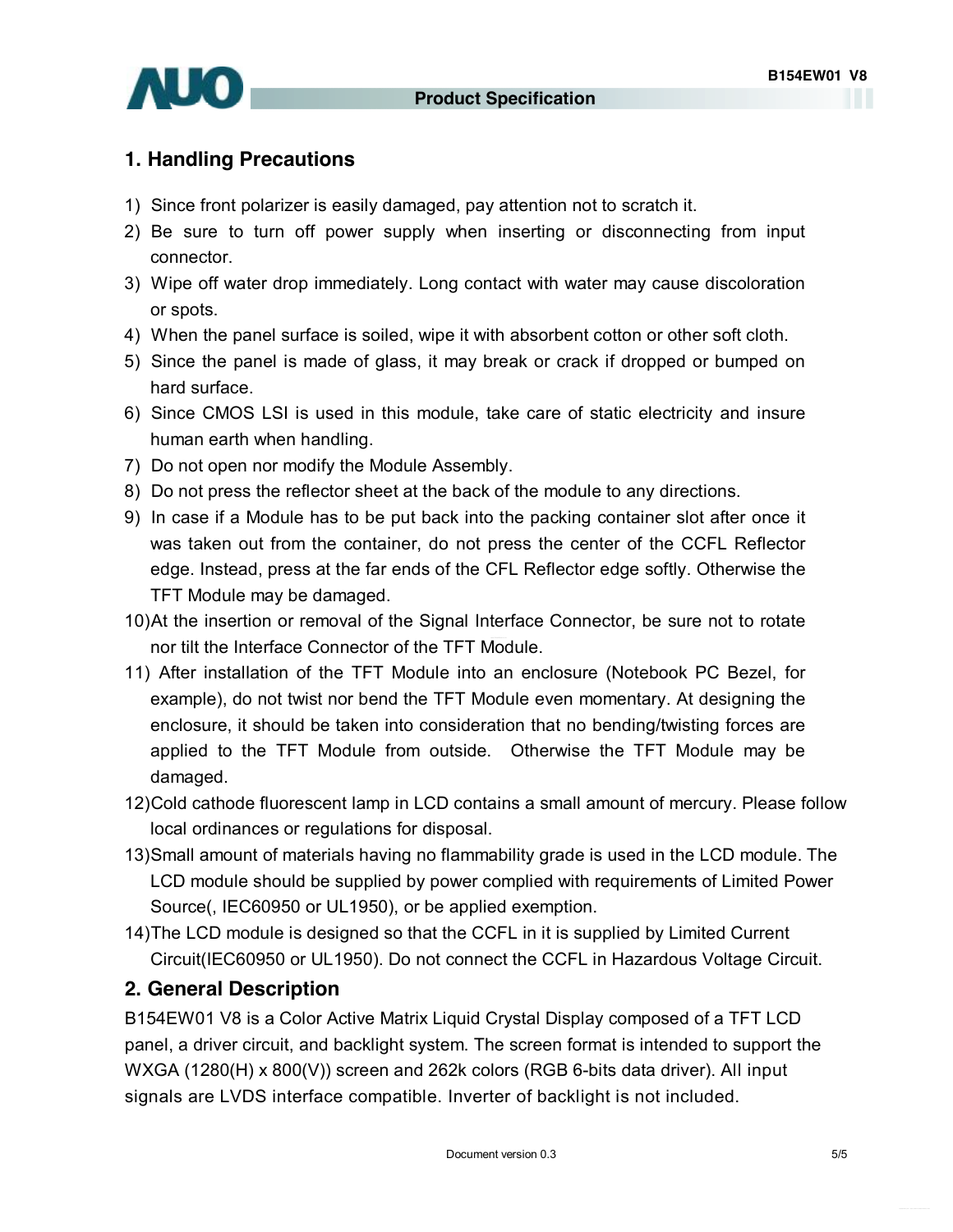

### **Product Specification**

B154EW01 V8 is designed for a display unit of notebook style personal computer and industrial machine.

# **2.1 General Specification**

The following items are characteristics summary on the table at 25 ℃ condition:

| <b>Items</b>                       | <b>Unit</b>             | <b>Specifications</b>                                  |
|------------------------------------|-------------------------|--------------------------------------------------------|
| Screen Diagonal                    | [mm]                    | 391 (15.4W")                                           |
| <b>Active Area</b>                 | [mm]                    | 331.2 X 207.0                                          |
| Pixels H x V                       |                         | 1280x3(RGB) x 800                                      |
| <b>Pixel Pitch</b>                 | [mm]                    | 0.2588X0.2588                                          |
| <b>Pixel Arrangement</b>           |                         | R.G.B. Vertical Stripe                                 |
| <b>Display Mode</b>                |                         | Normally White                                         |
| White Luminance (IccFL=6.0mA)      | [ $cd/m2$ ]             | 180 typ. (5 points average)                            |
| Note: IccFL is lamp current        |                         | 150 min. (5 points average)<br>(Note1)                 |
| <b>Luminance Uniformity</b>        |                         | 1.25 max. (5 points)                                   |
| <b>Contrast Ratio</b>              |                         | 400 typ                                                |
| <b>Optical Rise Time/Fall Time</b> | [msec]                  | 4/12 typ.                                              |
| Nominal Input Voltage VDD          | [Volt]                  | $+3.3$ typ.                                            |
| <b>Power Consumption</b>           | [Watt]                  | 6.5 max.(without inverter)                             |
| Weight                             | [Grams]                 | 585 typ.                                               |
| <b>Physical Size</b>               | [mm]                    | 344.0 typ. x 222.0 typ. x 6.5 max.                     |
| <b>Electrical Interface</b>        |                         | 1 channel LVDS                                         |
| <b>Surface Treatment</b>           |                         | Anti-glare, Hardness 3H,<br>Haze 25%, Reflectance 4.3% |
| <b>Support Color</b>               |                         | 262K colors (RGB 6-bit)                                |
| <b>Temperature Range</b>           |                         |                                                        |
| Operating                          | [°C]                    | 0 to $+50$                                             |
| Storage (Non-Operating)            | $\mathsf{I}^{\circ}$ Cl | $-20$ to $+60$                                         |
| RoHS Compliance                    |                         | RoHS Compliance                                        |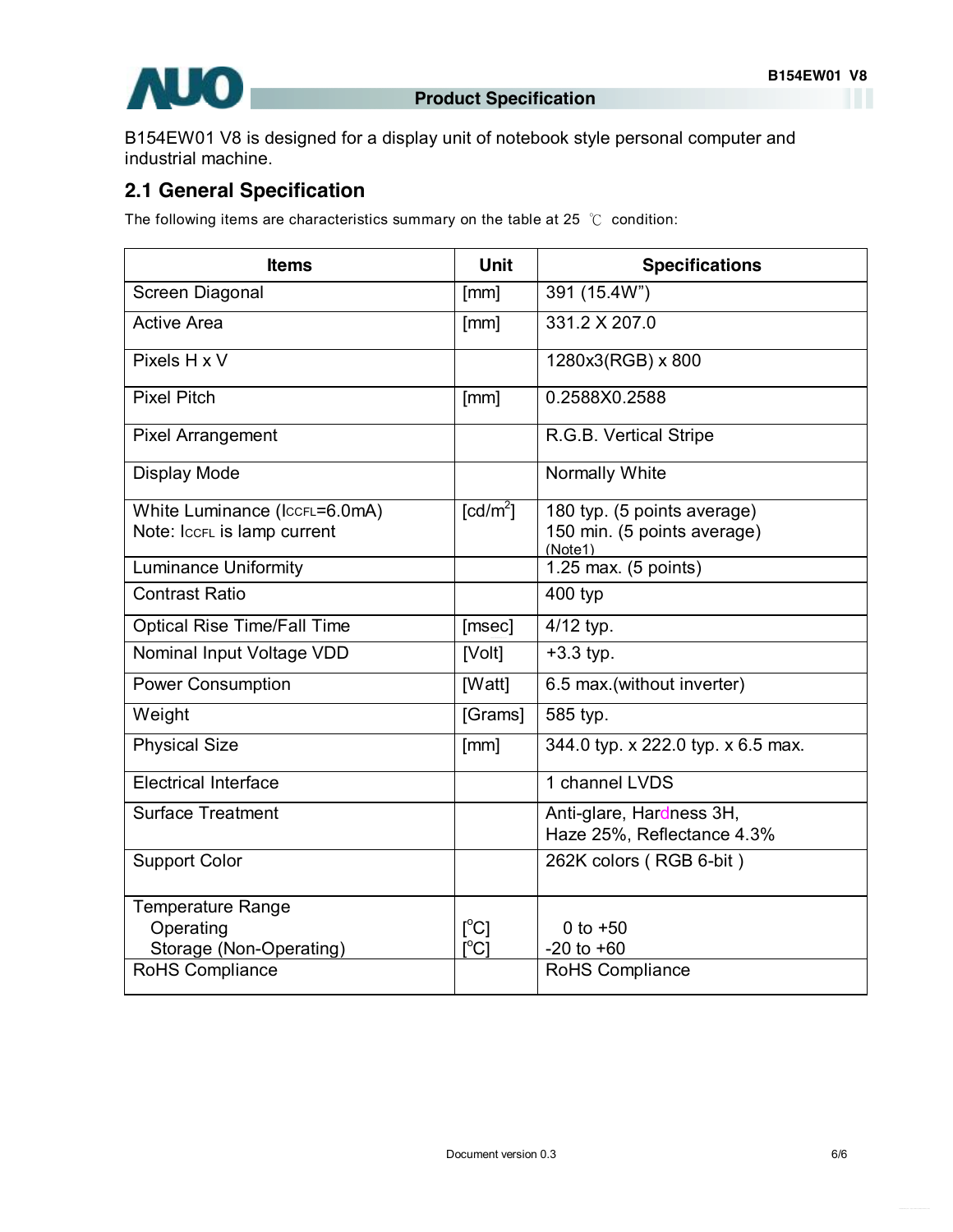

# **2.2 Optical Characteristics**

The optical characteristics are measured under stable conditions at 25  $\degree$  (Room Temperature):

| Item                                      | <b>Unit</b>             | <b>Conditions</b> |         | Min.  | Typ.  | Max.  | <b>Note</b>    |
|-------------------------------------------|-------------------------|-------------------|---------|-------|-------|-------|----------------|
| <b>White Luminance</b><br>$lccFL = 6.0mA$ | $\lceil c d/m^2 \rceil$ | 5 points average  |         | 150   | 180   |       | 1, 4, 5.       |
| <b>Viewing Angle</b>                      | [degree]                | Horizontal        | (Right) |       | 45    |       | 8              |
|                                           | [degree]                | $CR = 10$         | (Left)  |       | 45    |       |                |
|                                           | [degree]                | Vertical          | (Upper) |       | 15    |       |                |
|                                           | [degree]                | $CR = 10$         | (Lower) |       | 35    |       |                |
| <b>Luminance Uniformity</b>               |                         | 5 Points          |         |       |       | 1.25  | 1              |
| <b>Luminance Uniformity</b>               |                         | 13 Points         |         |       |       | 1.50  | $\overline{2}$ |
| <b>CR: Contrast Ratio</b>                 |                         |                   |         | 300   | 400   |       | 6              |
| Cross talk                                | $\%$                    |                   |         |       |       | 4     | $\overline{7}$ |
| Response Time                             | [msec]                  | Rising            |         |       | 4     | 8     | 8              |
|                                           | [msec]                  | Falling           |         |       | 12    | 17    |                |
|                                           | [msec]                  | Rising + Falling  |         |       | 16    | 25    |                |
| Color / Chromaticity                      |                         | Red x             |         | 0.570 | 0.600 | 0.630 | 2,8            |
| Coordinates<br>(CIE 1931)                 |                         | Red y             |         | 0.300 | 0.340 | 0.370 |                |
|                                           |                         | Green x           |         | 0.280 | 0.310 | 0.340 |                |
|                                           |                         | Green y           |         | 0.530 | 0.560 | 0.590 |                |
|                                           |                         | Blue x            |         | 0.120 | 0.150 | 0.180 |                |
|                                           |                         | Blue y            |         | 0.085 | 0.115 | 0.145 |                |
|                                           |                         | White x           |         | 0.290 | 0.313 | 0.343 |                |
|                                           |                         | White y           |         | 0.299 | 0.329 | 0.350 |                |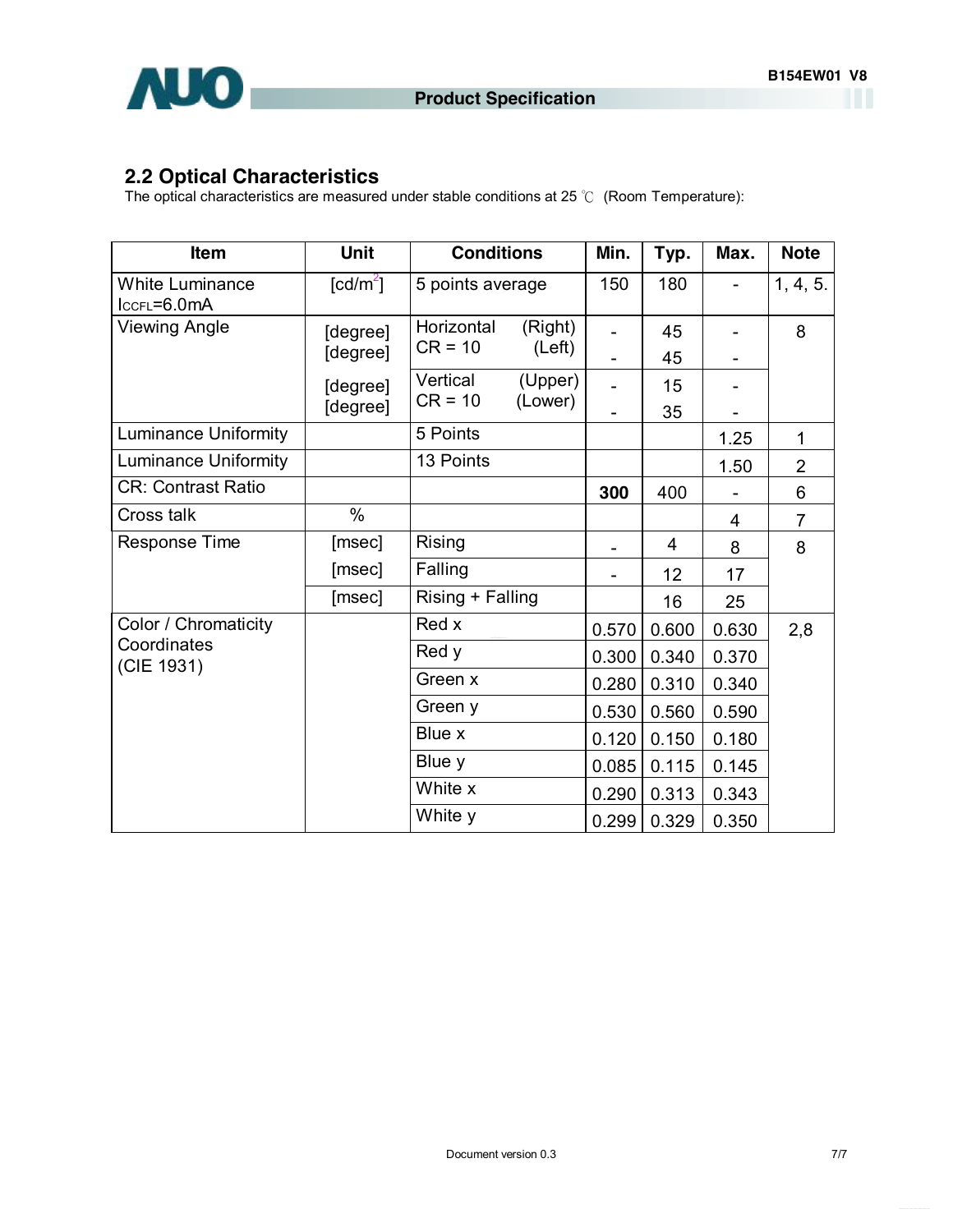

Note 1: 5 points position (Display area : 331.2mm x 207.0mm)



Note 2: 13 points position



Note 3: The luminance uniformity of 5 and 13 points is defined by dividing the maximum luminance values by the minimum test point luminance

$$
\delta_{\text{W5}} = \frac{\text{Maximum brightness of five points}}{\text{Minimum brightness of five points}}
$$
\n
$$
\delta_{\text{W13}} = \frac{\text{Maximum brightness of thirteen points}}{\text{Minimum brightness of thirteen points}}
$$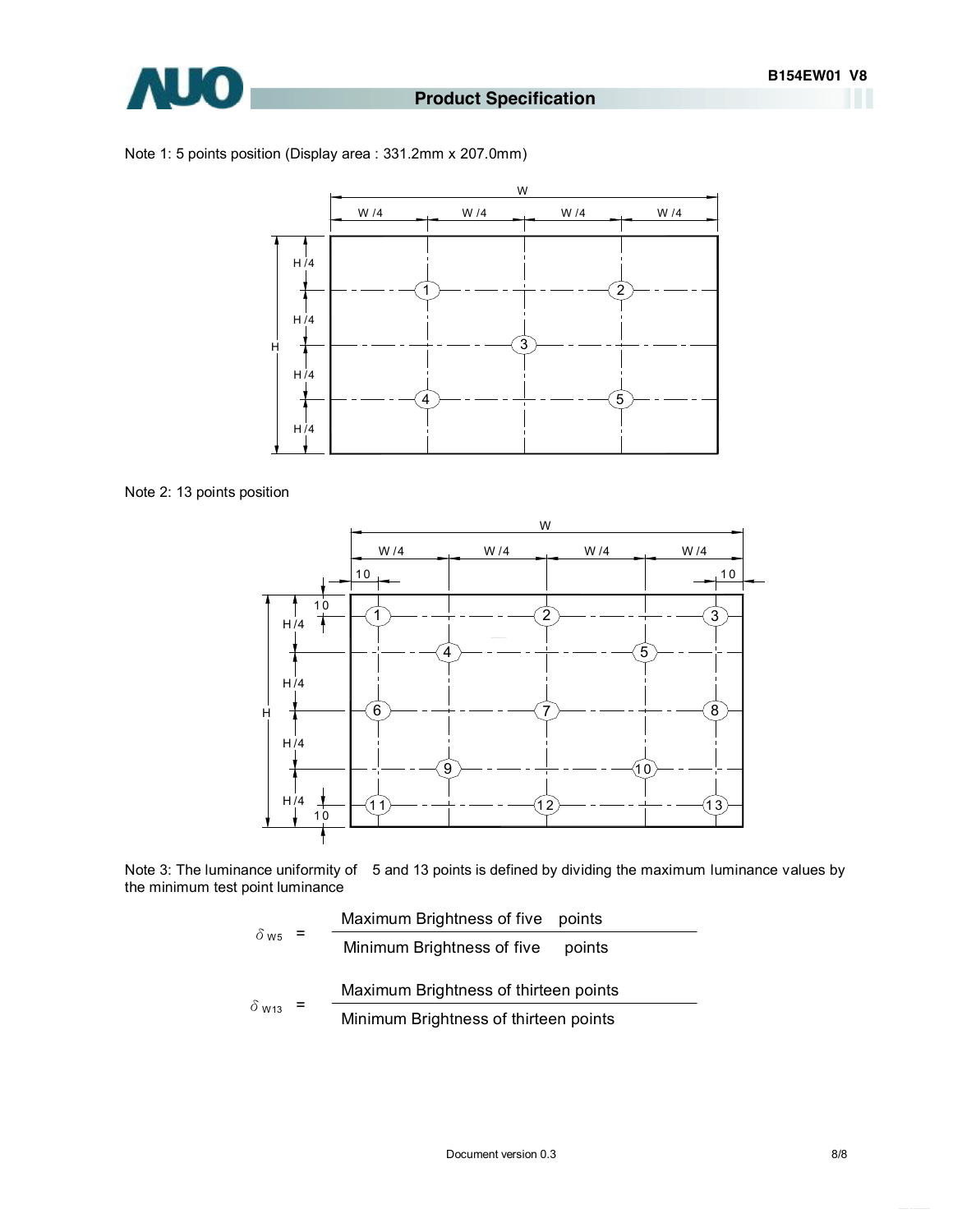

#### Note 4: Measurement method

The LCD module should be stabilized at given temperature for 30 minutes to avoid abrupt temperature change during measuring. In order to stabilize the luminance, the measurement should be executed after lighting Backlight for 30 minutes in a stable, windless and dark room.



Center of the screen

Note 5: Definition of Average Luminance of White  $(Y_L)$ :

Measure the luminance of gray level 63 at 5 points,  $Y_L = [L (1)+ L (2)+ L (3)+ L (4)+ L (5)] / 5$ L (x) is corresponding to the luminance of the point X at Figure in Note (1).

Note 6: Definition of contrast ratio: Contrast ratio is calculated with the following formula.

> Contrast ratio (CR)= Brightness on the "White" state Brightness on the "Black" state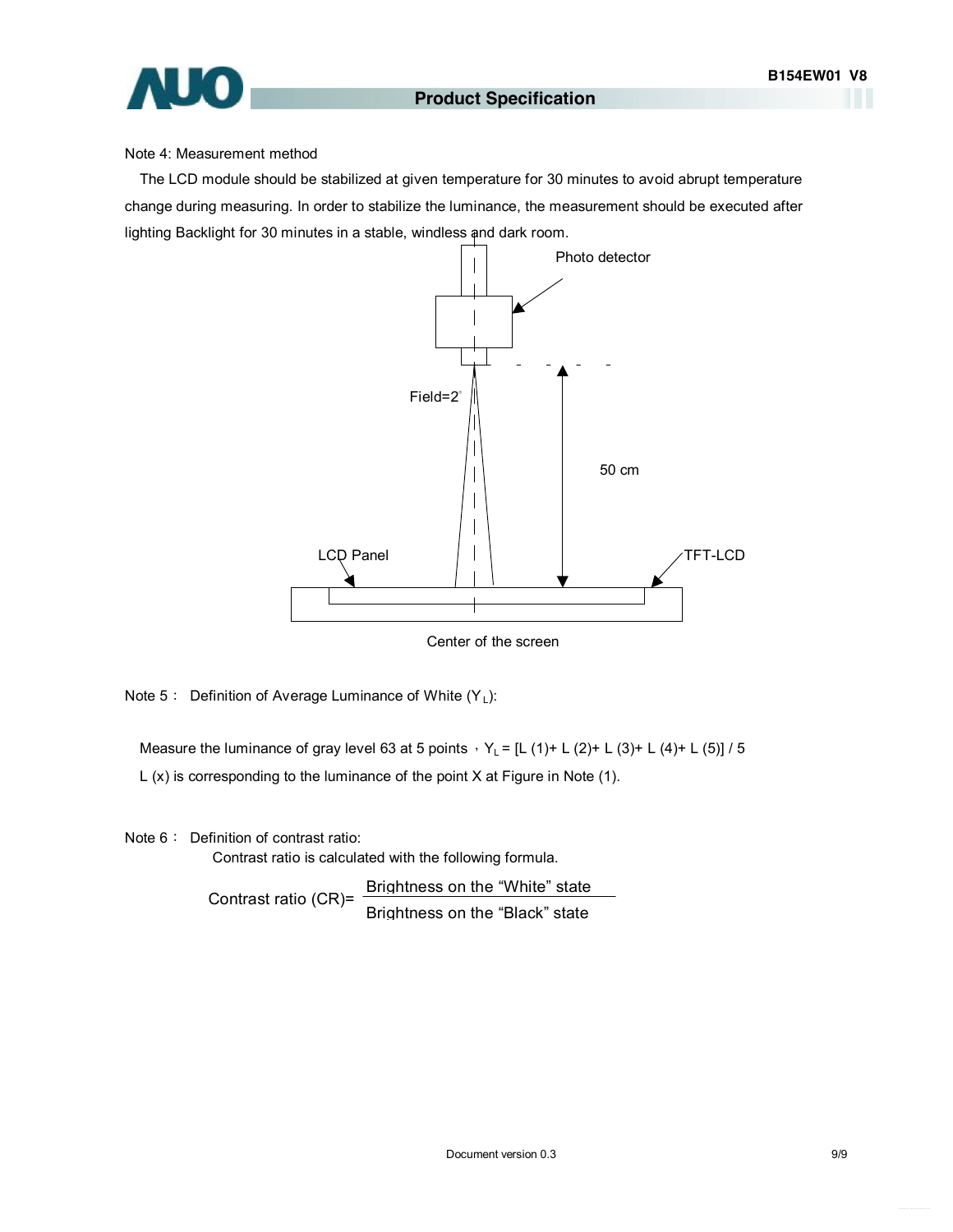

```
Note 7: Definition of Cross Talk (CT) 
CT = |Y_B - Y_A| / Y_A \times 100 (%)
```
#### **Where**

YA = Luminance of measured location without gray level 0 pattern (cd/m 2)

 $Y_B$  = Luminance of measured location with gray level 0 pattern (cd/m  $_2$ )



Note 8: Definition of response time:

The output signals of BM-7 or equivalent are measured when the input signals are changed from "Black" to "White" (falling time) and from "White" to "Black" (rising time), respectively. The response time interval between the 10% and 90% of amplitudes. Refer to figure as below.

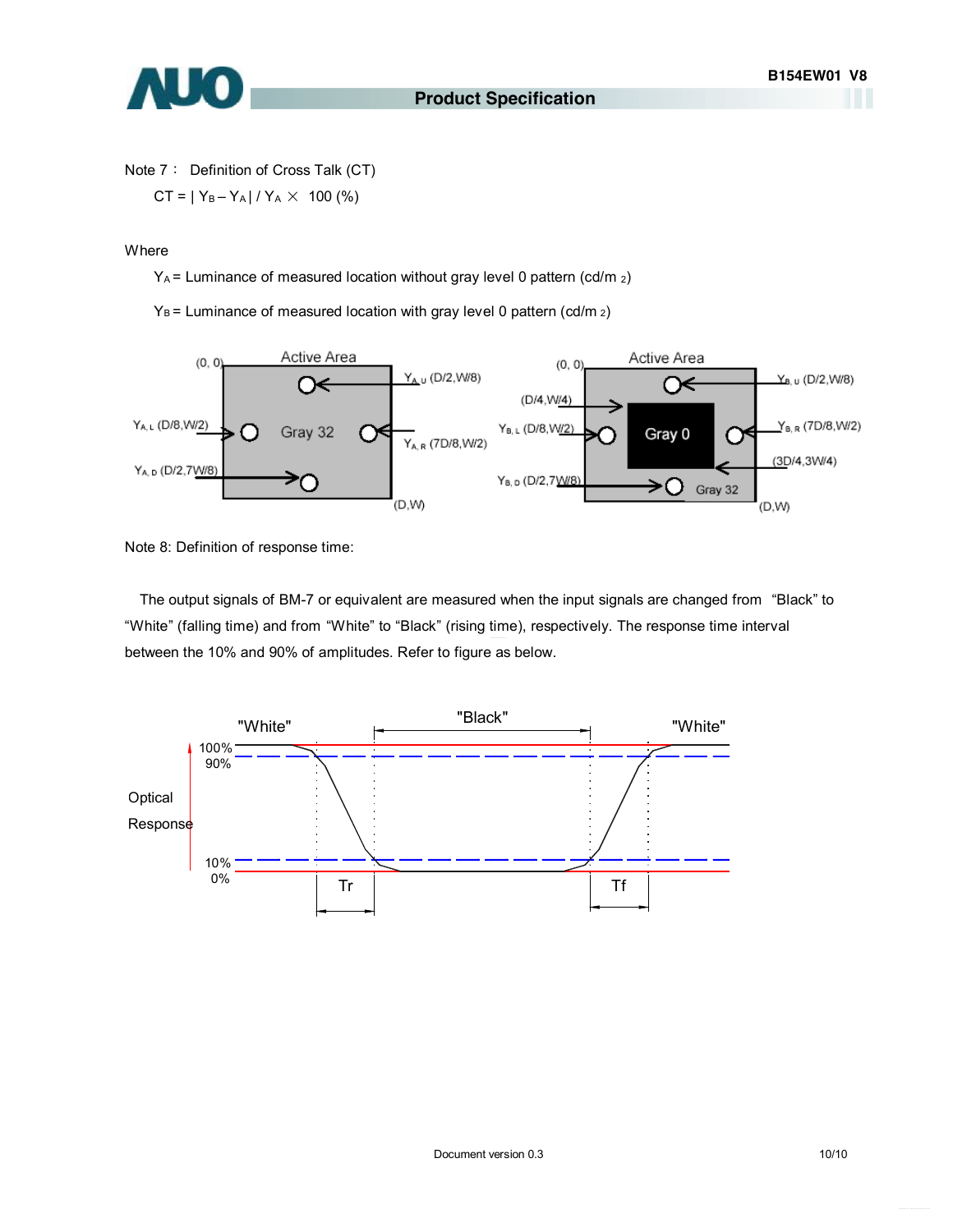

#### Note 8. Definition of viewing angle

Viewing angle is the measurement of contrast ratio  $\geq$  10, at the screen center, over a 180 $^{\circ}$  horizontal and 180° vertical range (off-normal viewing angles). The 180° viewing angle range is broken down as follows; 90 ° ( $\theta$ ) horizontal left and right and 90° ( $\Phi$ ) vertical, high (up) and low (down). The measurement direction is typically perpendicular to the display surface with the screen rotated about its center to develop the desired measurement viewing angle.

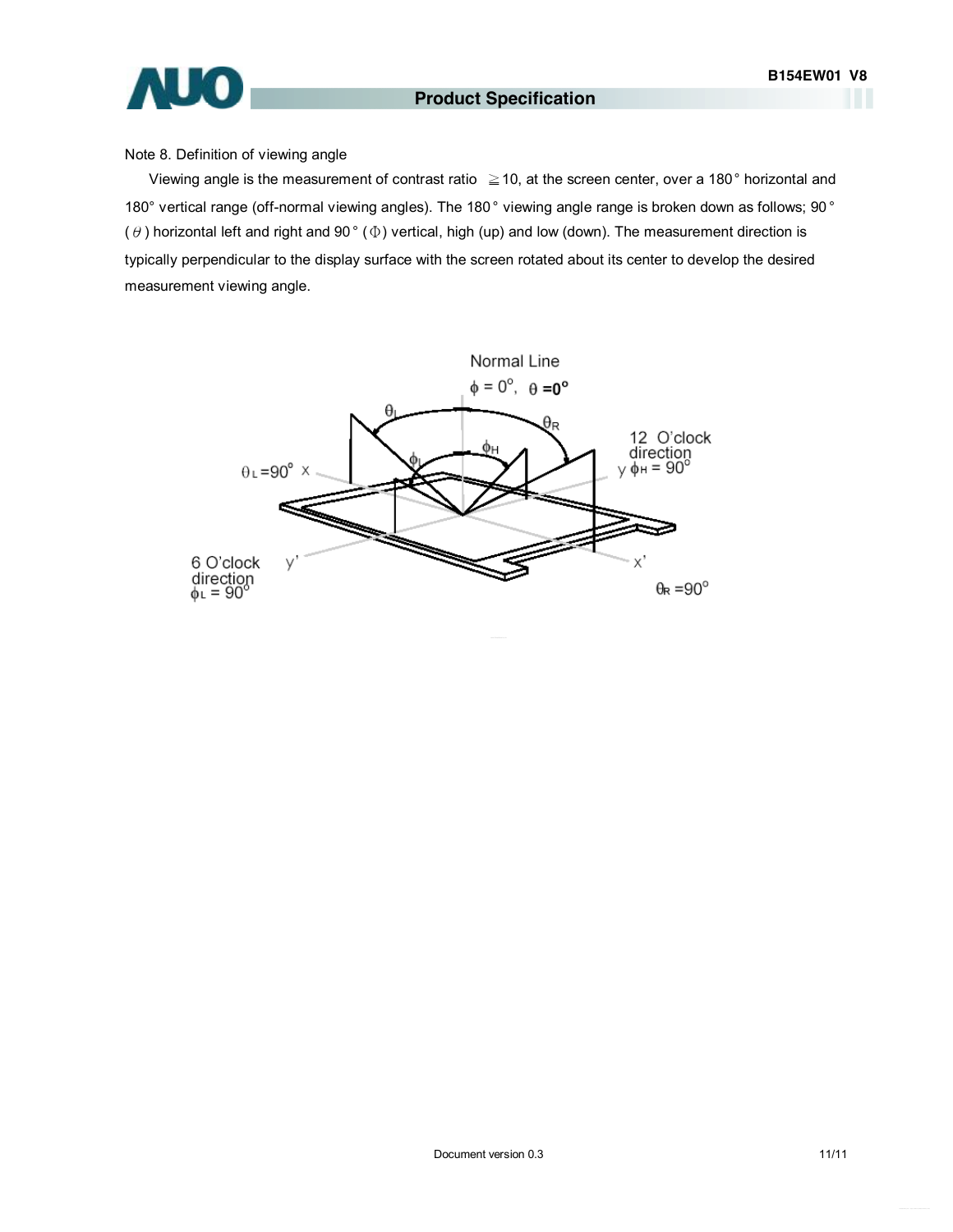

### **3. Functional Block Diagram**

The following diagram shows the functional block of the 15.4 inches wide Color TFT/LCD Module:

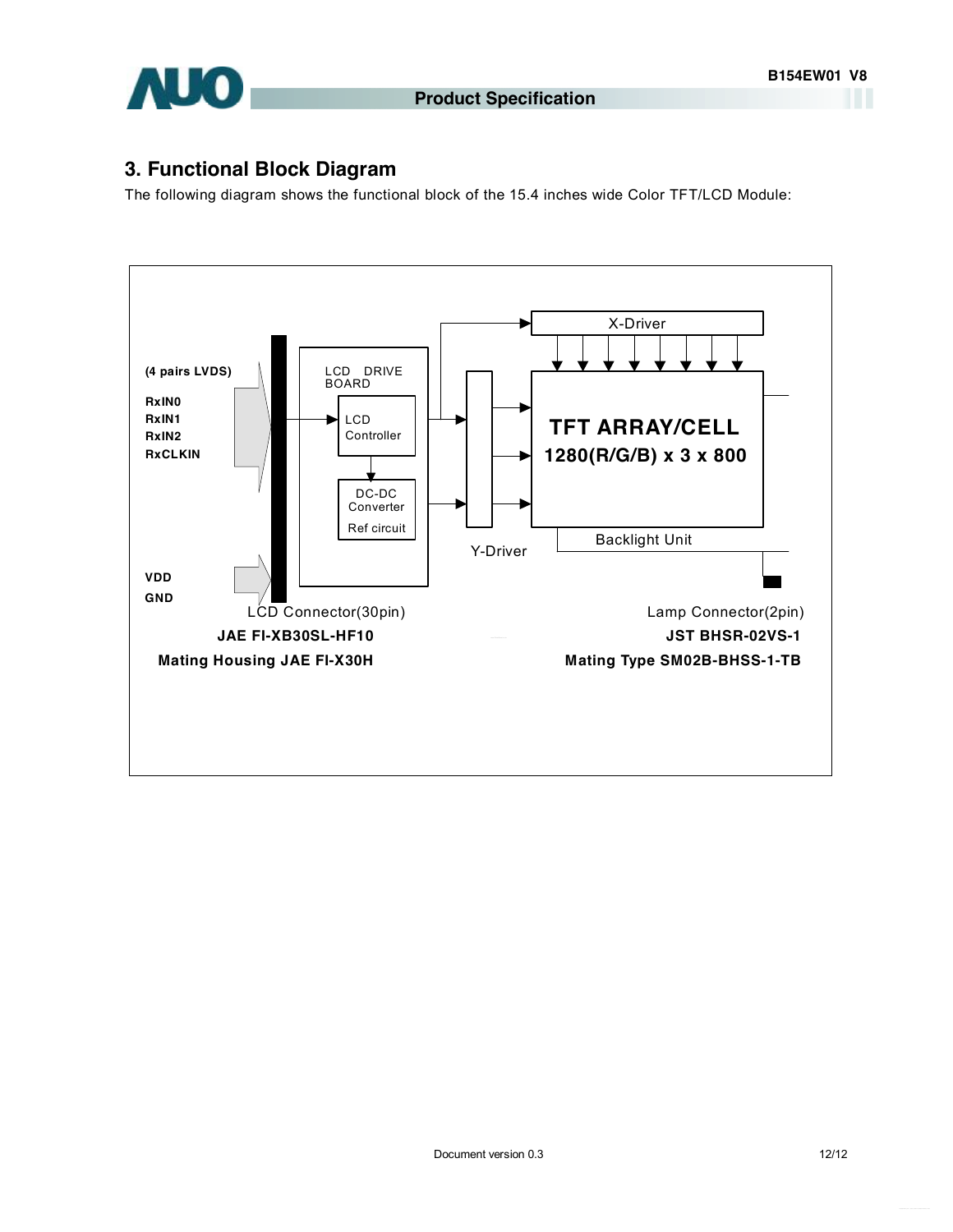

### **4. Absolute Maximum Ratings**

Absolute maximum ratings of the module is as following:

#### **4.1 Absolute Ratings of TFT LCD Module**

| Item            | Svmbol | Min  | <b>Max</b> | Unit   | <b>Conditions</b> |
|-----------------|--------|------|------------|--------|-------------------|
| Logic/LCD Drive | Vin    | -v.ə | +4.0       | [Volt] | Note $1,7$        |

### **4.2 Absolute Ratings of Backlight Unit**

| ltem            | <b>Symbol</b> | Min | <b>Max</b> | Unit     | <b>Conditions</b> |
|-----------------|---------------|-----|------------|----------|-------------------|
| CCFL<br>Current | <b>CCFL</b>   |     | e E<br>ხ.ნ | [mA] rms | Note $1,2$        |

### **4.3 Absolute Ratings of Environment**

| Item                         | Symbol | Min   | Max   | Unit                                    | <b>Conditions</b> |
|------------------------------|--------|-------|-------|-----------------------------------------|-------------------|
| <b>Operating Temperature</b> | TOP    |       | $+50$ | $\mathsf{I}^\circ\mathsf{C} \mathsf{I}$ | Note 3            |
| <b>Operation Humidity</b>    | HOP    | 5     | 95    | I%RH1                                   | Note 3            |
| Storage Temperature          | TST    | $-20$ | $+60$ | $\mathsf{I}^\circ\mathsf{C} \mathsf{I}$ | Note 3            |
| <b>Storage Humidity</b>      | HST    | 5     | 95    | [%RH]                                   | Note 3            |

Note 1: At Ta (25℃ )

Note 2: Permanent damage to the device may occur if exceed maximum values

Note 3: For quality performance, please refer to AUO IIS(Incoming Inspection Standard).

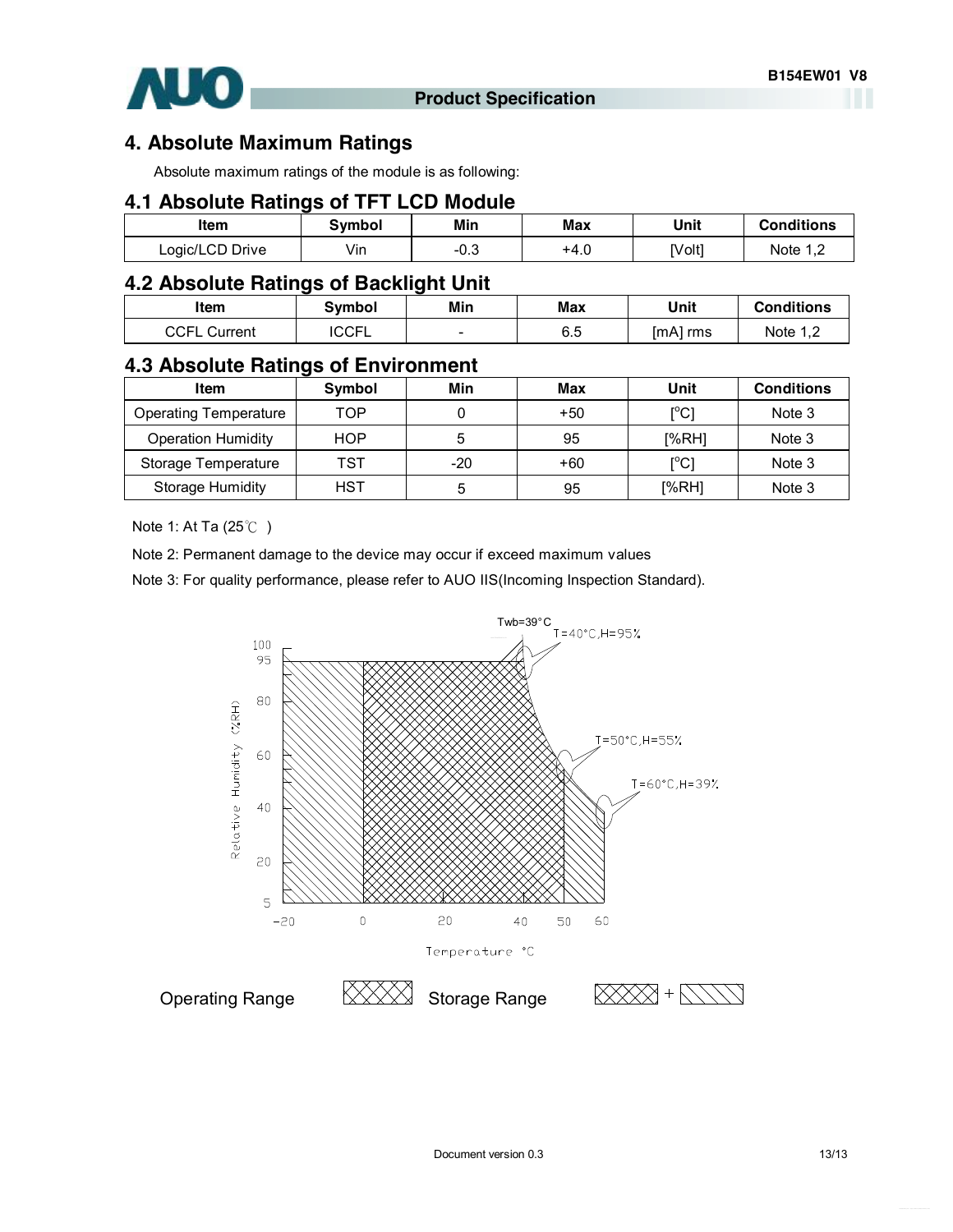

# **5. Electrical characteristics**

### **5.1 TFT LCD Module**

#### **5.1.1 Power Specification**

Input power specifications are as follows;

| <b>Symble</b> | <b>Parameter</b>      | Min | Typ | <b>Max</b> | <b>Units</b> | <b>Note</b> |
|---------------|-----------------------|-----|-----|------------|--------------|-------------|
| <b>VDD</b>    | Logic/LCD Drive       | 3.0 | 3.3 | 3.6        | [Volt]       |             |
|               | Voltage               |     |     |            |              |             |
| <b>PDD</b>    | <b>VDD Power</b>      |     |     | 2          | [Watt]       | Note 1      |
| <b>IDD</b>    | <b>IDD Current</b>    |     | 500 | 600        | [mA]         | Note 1      |
| <b>IRush</b>  | <b>Inrush Current</b> |     |     | 2000       | [mA]         | Note 2      |
| <b>VDDrp</b>  | Allowable             |     |     | 100        | [mV]         |             |
|               | Logic/LCD Drive       |     |     |            | $p-p$        |             |
|               | Ripple Voltage        |     |     |            |              |             |

Note 1 : Maximum Measurement Condition: Black Patterm

Note 2: Measure Condition





**Vin rising time**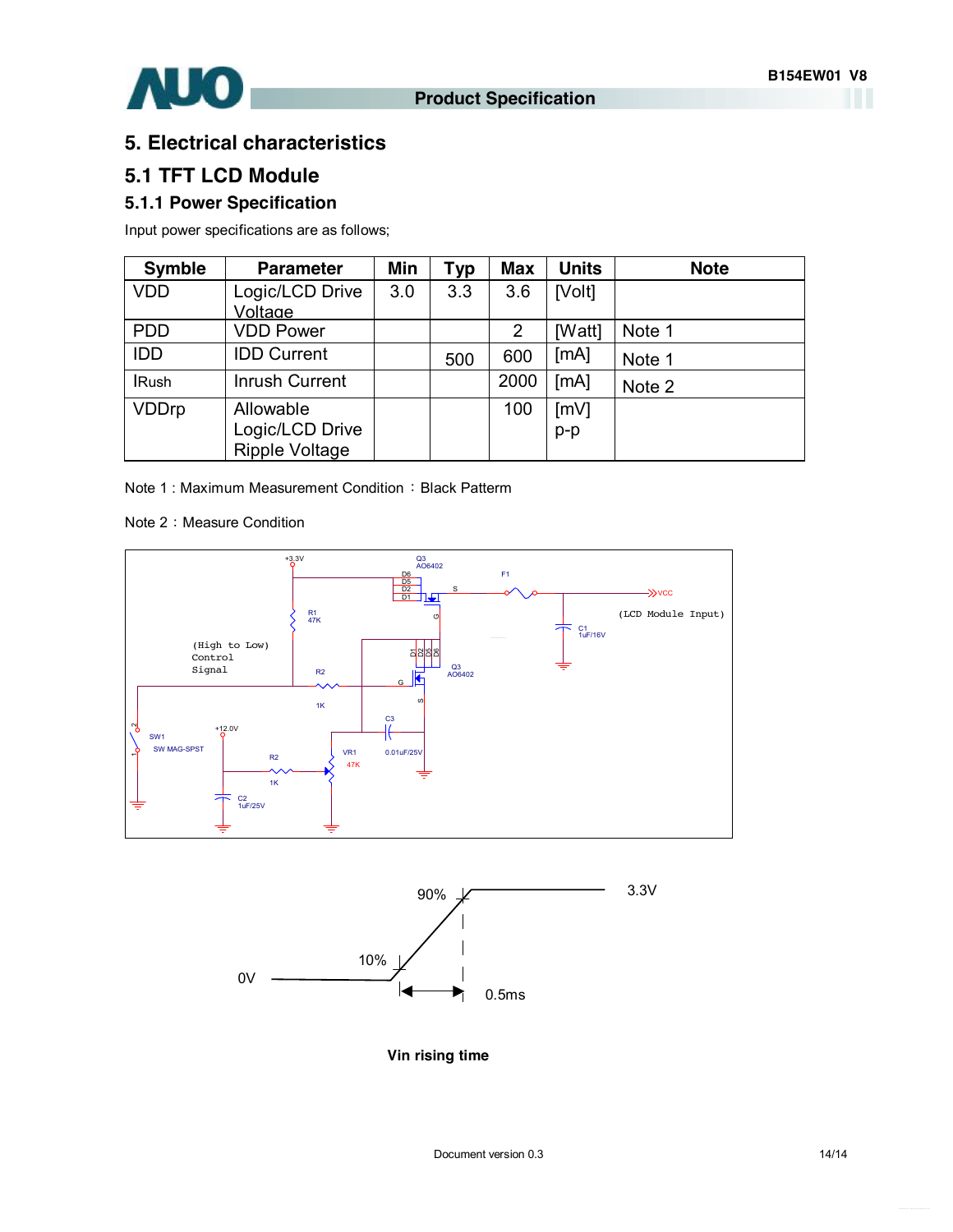

### **5.1.2 Signal Electrical Characteristics**

Input signals shall be low or High-impedance state when VDD is off. It is recommended to refer the specifications of THC63LVDF84A(Thine Electronics Inc.) in detail.

Signal electrical characteristics are as follows;

| <b>Parameter</b> | <b>Condition</b>                                 | Min    | Max   | <b>Unit</b> |
|------------------|--------------------------------------------------|--------|-------|-------------|
| Vth              | Differential Input High<br>Threshold (Vcm=+1.2V) |        | 100   | [mV]        |
| Vtl              | Differential Input Low<br>Threshold (Vcm=+1.2V)  | $-100$ |       | [mV]        |
| Vcm              | Differential Input<br>Common Mode Voltage        | 1.125  | 1.375 | [V]         |

Note: LVDS Differential Voltage

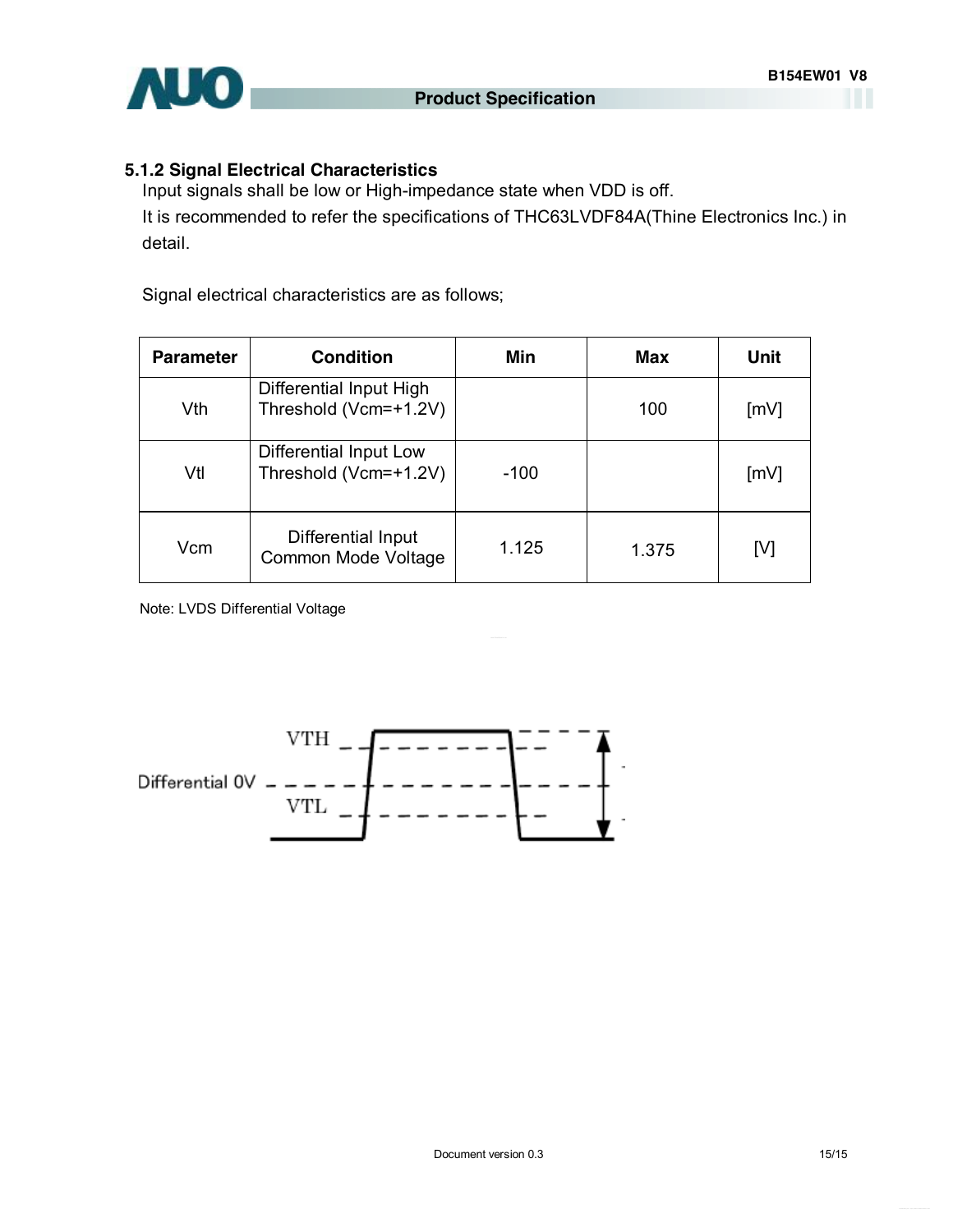# **5.2 Backlight Unit**

Parameter guideline for CCFL Inverter

| <b>Parameter</b>                                 | Min  | <b>Typ</b> | <b>Max</b> | <b>Units</b>         | <b>Condition</b>                 |
|--------------------------------------------------|------|------------|------------|----------------------|----------------------------------|
| White Luminance<br>5 points average              |      | 180        |            | [cd/m <sup>2</sup> ] | $(Ta=25^\circ C)$                |
| <b>CCFL current(ICCFL)</b>                       | 3.0  | 6.0        | 6.5        | $[mA]$ rms           | $(Ta=25^{\circ}$<br>Note 2       |
| <b>CCFL Frequency(FccFL)</b>                     | 50   | 62         | 70         | [KHz]                | $(Ta=25^{\circ}C)$<br>Note $3,4$ |
| <b>CCFL Ignition Voltage(Vs)</b>                 | 1430 |            |            | [Volt] rms           | $(Ta=0^{\circ}C)$<br>Note 5      |
| CCFL Ignition Voltage(Vs)                        | 1190 |            |            | [Volt] rms           | $(Ta = 25^{\circ}C)$<br>Note 5   |
| <b>CCFL Voltage (Reference)</b><br>$(Vc$ CFL $)$ | 648  | 720        | 792        | [Volt] rms           | $(Ta=25^{\circ}$<br>Note 6       |
| <b>CCFL Power consumption</b><br>(PccFL)         |      | 4.30       | 4.50       | [Watt]               | $(Ta=25^{\circ}C)$<br>Note 6     |

Note 1: Typ are AUO recommended Design Points.

\*1 All of characteristics listed are measured under the condition using the AUO Test inverter.

\*2 In case of using an inverter other than listed, it is recommended to check the inverter carefully.

Sometimes, interfering noise stripes appear on the screen, and substandard luminance or flicker at low power may happen.

\*3 In designing an inverter, it is suggested to check safety circuit very carefully. Impedance of CCFL, for instance, becomes more than 1 [M ohm] when CFL is damaged.

\*4 Generally, CCFL has some amount of delay time after applying kick-off voltage. It is recommended to keep on applying kick-off voltage for 1 [Sec] until discharge.

\*5 CCFL discharge frequency must be carefully chosen so as not to produce interfering noise stripes on the screen.

\*6 Reducing CCFL current increases CCFL discharge voltage and generally increases CCFL discharge frequency. So all the parameters of an inverter should be carefully designed so as not to produce too much leakage current from high-voltage output of the inverter.

Note 2: It should be employed the inverter which has "Duty Dimming", if ICCFL is less than 4mA.

Note 3: CCFL discharge frequency should be carefully determined to avoid interference between inverter and TFT LCD.

Note 4: The frequency range will not affect to lamp life and reliability characteristics.

Note 5: CCFL inverter should be able to give out a power that has a generating capacity of over 1,430 voltage. Lamp units need 1,400 voltage minimum for ignition.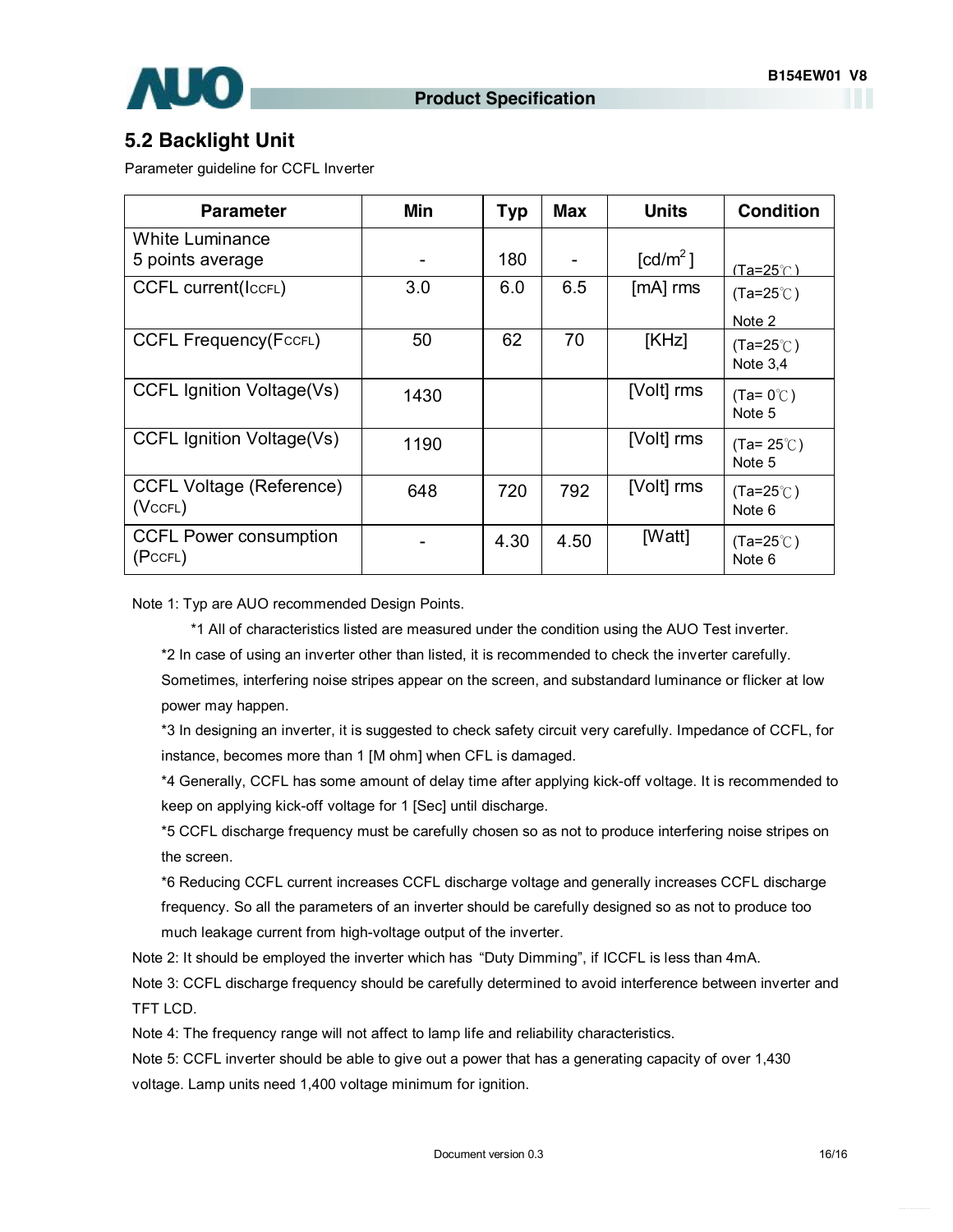

### **Product Specification**

Note 6: Calculator value for reference (I CCFL \*VCCFL=PCCFL)

Note 7: Requirements for a system inverter design, which is intended to have a better display performance, a

better power efficiency and a more reliable lamp, are following.

It shall help increase the lamp lifetime and reduce leakage current.

- a. The asymmetry rate of the inverter waveform should be less than 10%.
- b. The distortion rate of the waveform should bewithin  $\sqrt{2}$  ±10%.

\* Inverter output waveform had better be more similar to ideal sine wave.



\* Asymmetry rate:  $\left| \begin{array}{cc} | & | \\ | & | \end{array} \right|$  –  $\left| \begin{array}{c} | & | \\ -p & | \end{array} \right|$  /  $\left| \begin{array}{c} | & | \\ | & | \end{array} \right|$  100% \* Distortion rate  $\vdash_{p}$  (or  $\vdash_{-p}$ ) /  $\vdash_{rms}$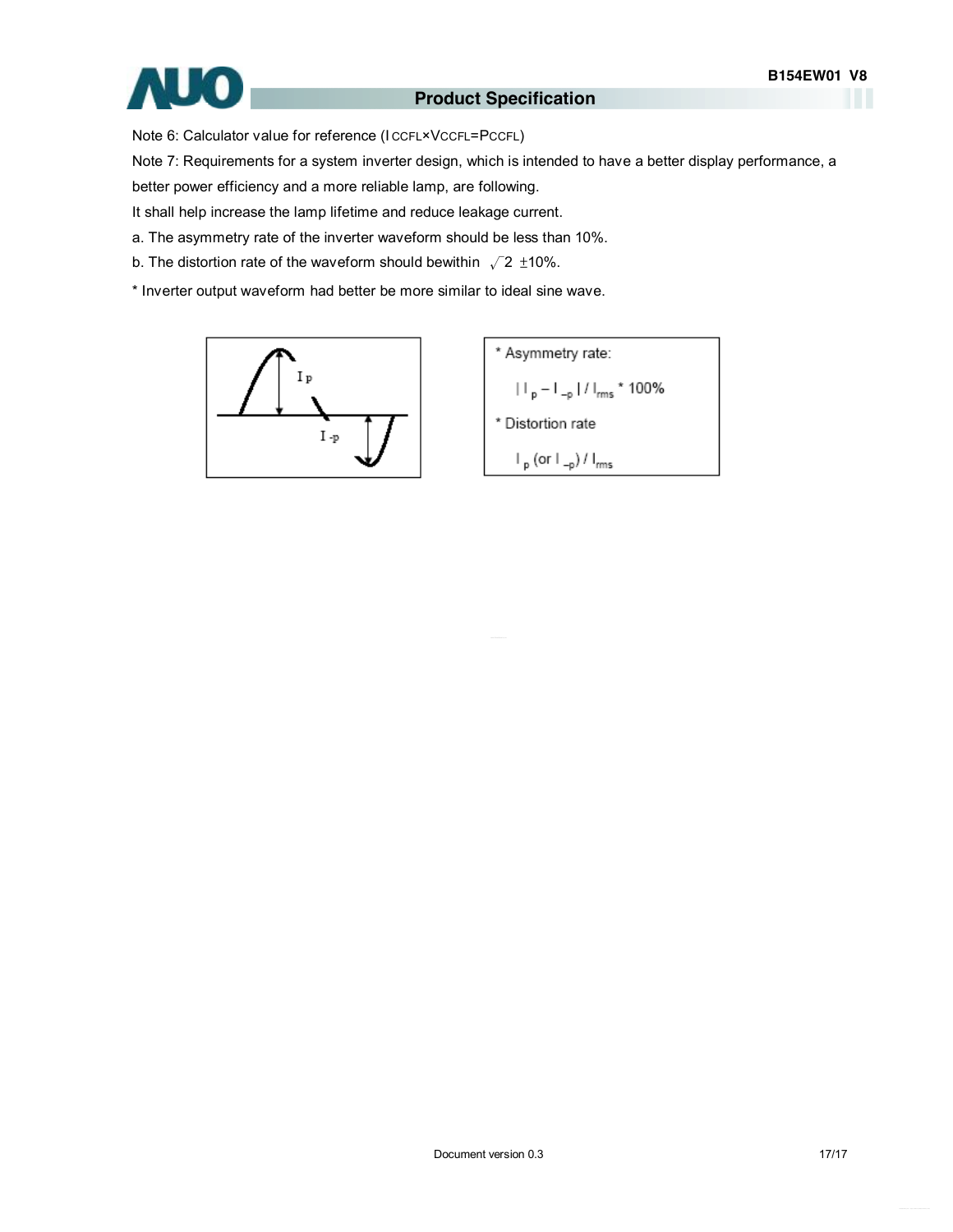

# **6. Signal Characteristic**

# **6.1 Pixel Format Image**

Following figure shows the relationship of the input signals and LCD pixel format.

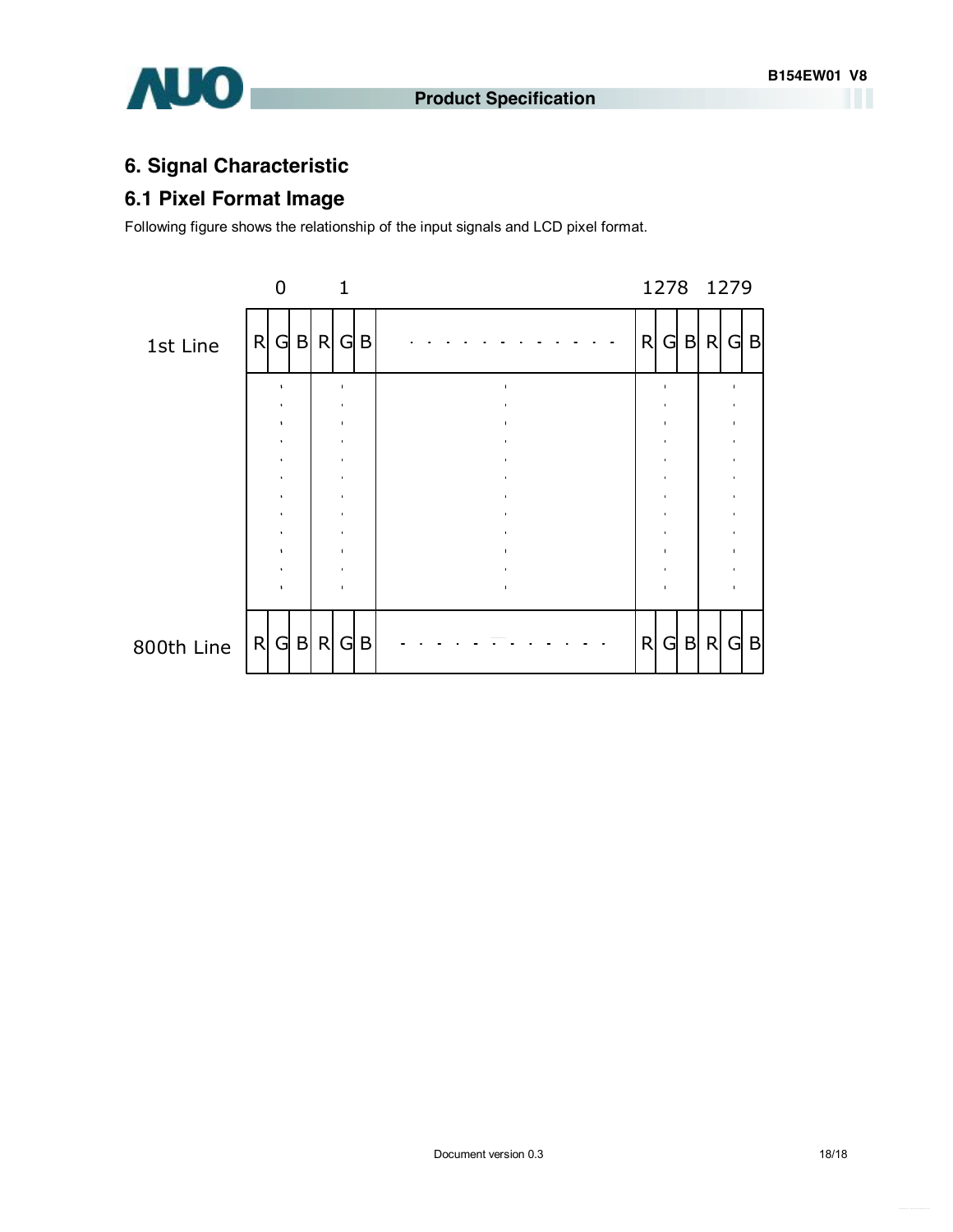

# **6.2 The input data format**



| <b>Signal Name</b> | <b>Description</b>     |                                               |
|--------------------|------------------------|-----------------------------------------------|
| R <sub>5</sub>     | Red Data 5 (MSB)       | Red-pixel Data                                |
| R <sub>4</sub>     | Red Data 4             | Each red pixel's brightness data consists of  |
| R <sub>3</sub>     | Red Data 3             | these 6 bits pixel data.                      |
| R2                 | Red Data 2             |                                               |
| R <sub>1</sub>     | Red Data 1             |                                               |
| R <sub>0</sub>     | Red Data 0 (LSB)       |                                               |
|                    | Red-pixel Data         |                                               |
| G <sub>5</sub>     | Green Data 5 (MSB)     | Green-pixel Data                              |
| G4                 | Green Data 4           | Each green pixel's brightness data consists   |
| G <sub>3</sub>     | Green Data 3           | of these 6 bits pixel data.                   |
| G <sub>2</sub>     | Green Data 2           |                                               |
| G <sub>1</sub>     | Green Data 1           |                                               |
| G <sub>0</sub>     | Green Data 0 (LSB)     |                                               |
|                    | Green-pixel Data       |                                               |
| <b>B5</b>          | Blue Data 5 (MSB)      | <b>Blue-pixel Data</b>                        |
| <b>B4</b>          | Blue Data 4            | Each blue pixel's brightness data consists of |
| B <sub>3</sub>     | <b>Blue Data 3</b>     | these 6 bits pixel data.                      |
| <b>B2</b>          | <b>Blue Data 2</b>     |                                               |
| <b>B1</b>          | <b>Blue Data 1</b>     |                                               |
| B <sub>0</sub>     | Blue Data 0 (LSB)      |                                               |
|                    | <b>Blue-pixel Data</b> |                                               |
| <b>RxCLKIN</b>     | Data Clock             | The typical frequency is 68.9 MHZ The         |
|                    |                        | signal is used to strobe the pixel data and   |
|                    |                        | DE signals. All pixel data shall be valid at  |
|                    |                        | the falling edge when the DE signal is high.  |
| DE                 | <b>Display Timing</b>  | This signal is strobed at the falling edge of |
|                    |                        | RxCLKIN. When the signal is high, the pixel   |
| <b>VS</b>          |                        | data shall be valid to be displayed.          |
|                    | <b>Vertical Sync</b>   | The signal is synchronized to RxCLKIN.        |
| <b>HS</b>          | <b>Horizontal Sync</b> | The signal is synchronized to RxCLKIN.        |

Note: Output signals from any system shall be low or High-impedance state when VDD is off.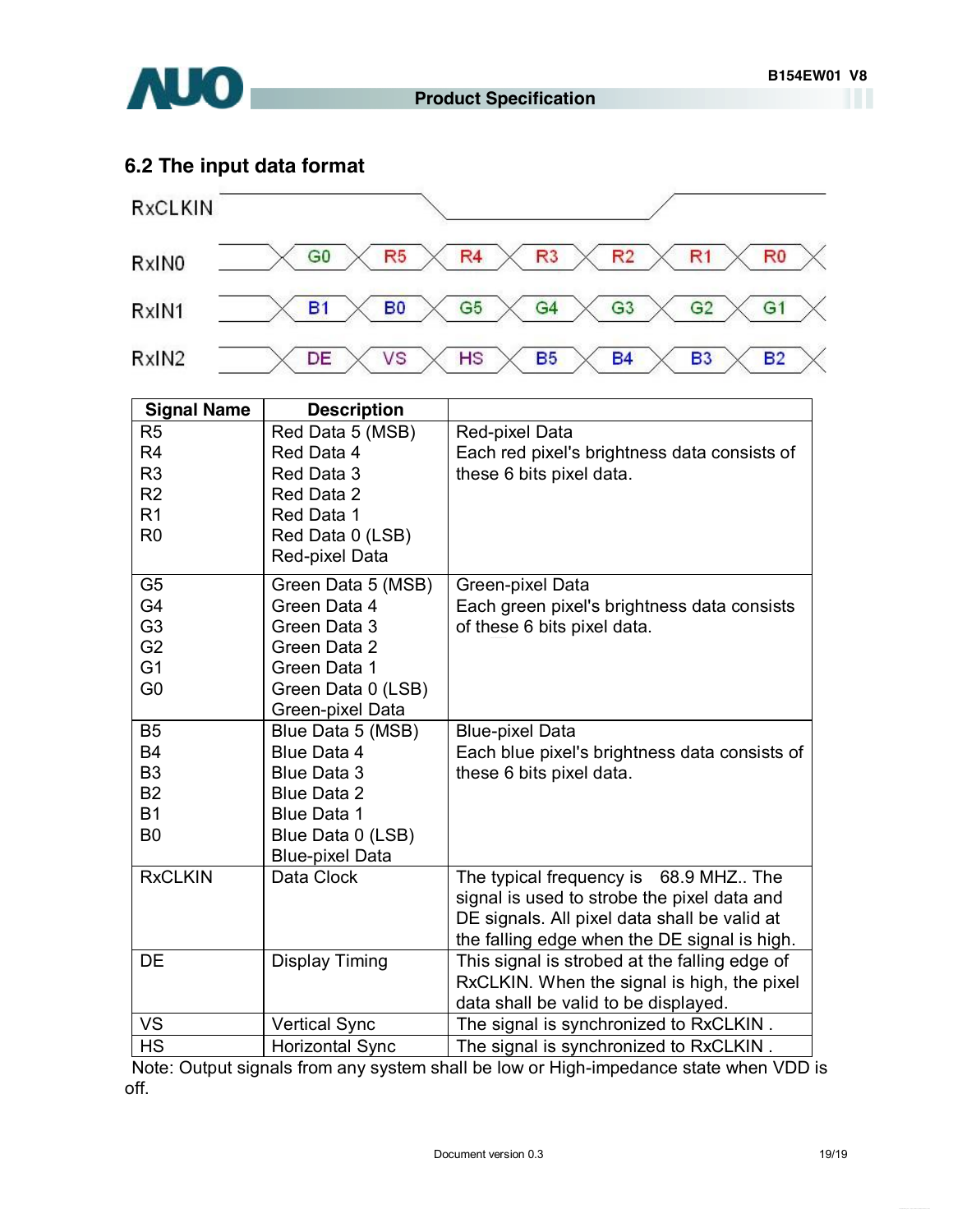m.

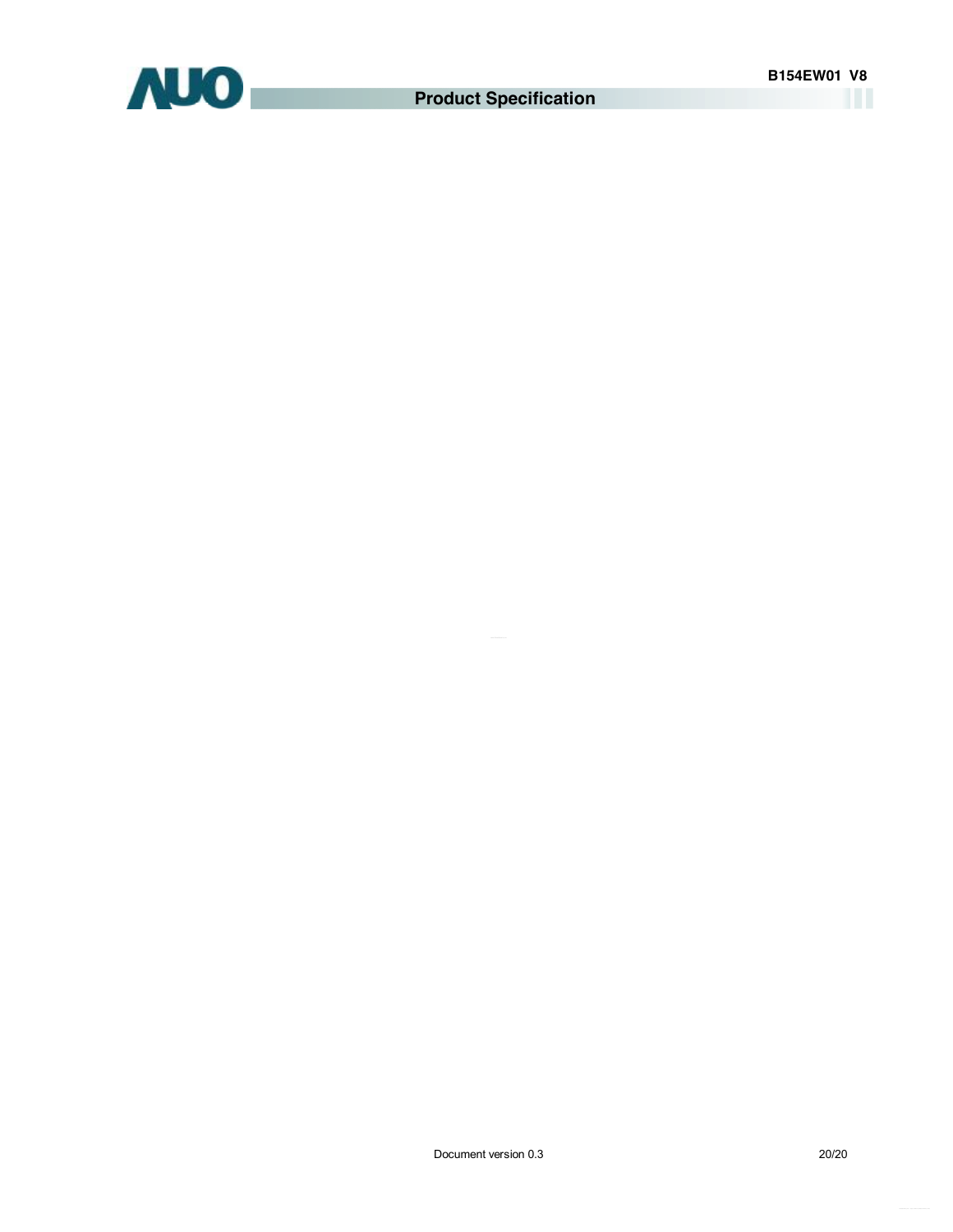# **6.3 Signal Description/Pin Assignment**

| PIN#           | <b>Signal Name</b>  | u. digital toolinology for EOD interface and high opeca data transfer device.<br><b>Description</b> |
|----------------|---------------------|-----------------------------------------------------------------------------------------------------|
| 1              | <b>GND</b>          | Ground                                                                                              |
| $\overline{c}$ | <b>VDD</b>          | +3.3V Power Supply                                                                                  |
| 3              | <b>VDD</b>          | +3.3V Power Supply                                                                                  |
| 4              | $V_{EDID}$          | +3.3V EDID Power                                                                                    |
| 5              | <b>NC</b>           | No Connection (Reserve for AUO test)                                                                |
| 6              | CLK <sub>EDID</sub> | <b>EDID Clock Input</b>                                                                             |
| 7              | <b>DATAEDID</b>     | EDID Data Input                                                                                     |
| 8              | RxIN0-              | LVDS differential data input(R0-R5, G0)                                                             |
| 9              | RxIN0+              | LVDS differential data input(R0-R5, G0)                                                             |
| 10             | <b>GND</b>          | Ground                                                                                              |
| 11             | RxIN1-              | LVDS differential data input(G1-G5, B0-B1)                                                          |
| 12             | RxIN1+              | LVDS differential data input(G1-G5, B0-B1)                                                          |
| 13             | <b>GND</b>          | Ground                                                                                              |
| 14             | RxIN2-              | LVDS differential data input(B2-B5, HS, VS, DE)                                                     |
| 15             | RxIN2+              | LVDS differential data input(B2-B5, HS, VS, DE)                                                     |
| 16             | <b>GND</b>          | Ground                                                                                              |
| 17             | RxCLKIN-            | LVDS differential clock input                                                                       |
| 18             | RxCLKIN+            | LVDS differential clock input                                                                       |
| 19             | <b>GND</b>          | Ground                                                                                              |
| 20             | <b>GND</b>          | Ground                                                                                              |
| 21             | <b>NC</b>           | No Connection (Reserve for AUO test)                                                                |
| 22             | <b>NC</b>           | No Connection (Reserve for AUO test)                                                                |
| 23             | <b>NC</b>           | No Connection (Reserve for AUO test)                                                                |
| 24             | <b>NC</b>           | No Connection (Reserve for AUO test)                                                                |
| 25             | <b>NC</b>           | No Connection (Reserve for AUO test)                                                                |
| 26             | NC                  | No Connection (Reserve for AUO test)                                                                |
| 27             | <b>NC</b>           | No Connection (Reserve for AUO test)                                                                |
| 28             | <b>NC</b>           | No Connection (Reserve for AUO test)                                                                |
| 29             | <b>NC</b>           | No Connection (Reserve for AUO test)                                                                |
| 30             | NC                  | No Connection (Reserve for AUO test)                                                                |

LVDS is a differential signal technology for LCD interface and high speed data transfer device.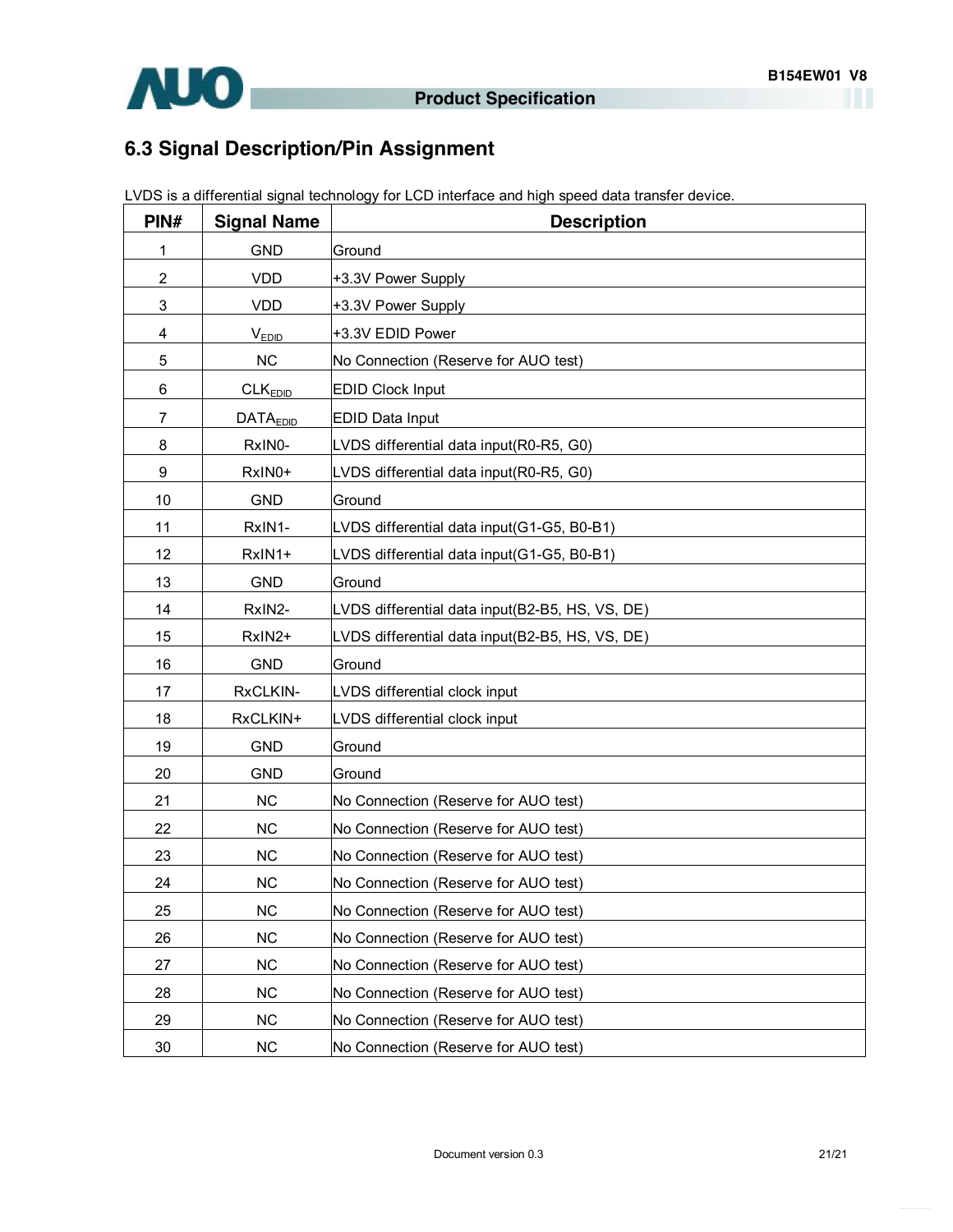

Г

### Note1: Start from right side



Note2: Input signals shall be low or High-impedance state when VDD is off. internal circuit of LVDS inputs are as following.

The module uses a 100ohm resistor between positive and negative data lines of each receiver input

| Pin No.     |              | <b>LVDS Receiver</b> |  |
|-------------|--------------|----------------------|--|
|             |              |                      |  |
| 8 RxINO-    |              |                      |  |
|             | R            |                      |  |
| 9 RxIN0+    |              |                      |  |
| 11 RxIN1-   |              |                      |  |
|             | $\mathbb{R}$ |                      |  |
| 12 RxIN1+   |              |                      |  |
| 14 RxIN2-   |              |                      |  |
|             | R            |                      |  |
| 15 RxIN2+   |              |                      |  |
| 17 RxCLKIN- |              |                      |  |
|             | $\mathsf{R}$ |                      |  |
| 18 RxCLKIN+ |              |                      |  |
|             |              |                      |  |
|             |              |                      |  |
|             |              |                      |  |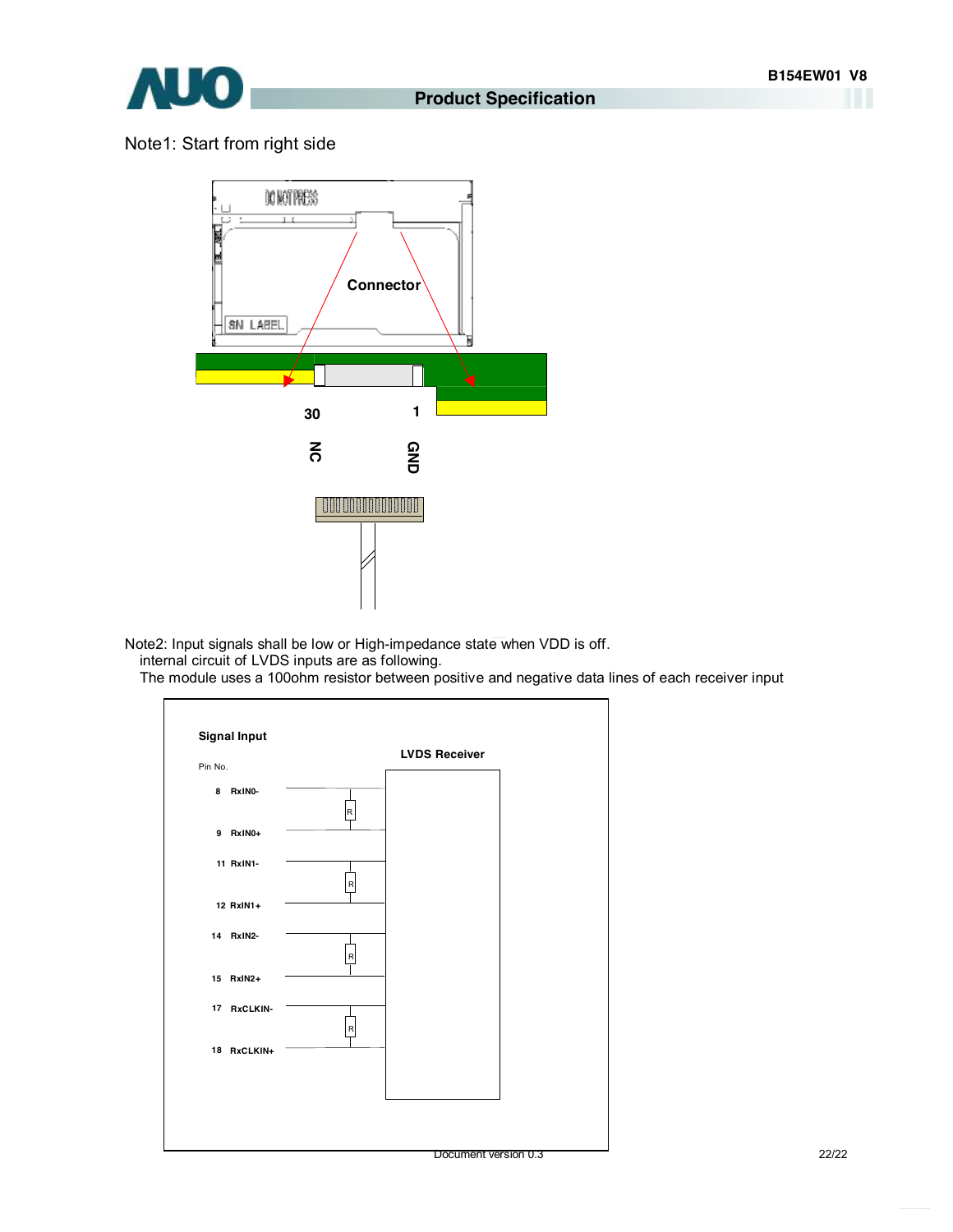

# **6.4 Interface Timing**

### **6.4.1 Timing Characteristics**

Basically, interface timings should match the 1280x800 /60Hz manufacturing guide line timing.

| <b>Parameter</b> |          | Symbol                     | Min. | Typ. | Max.                     | Unit                           |
|------------------|----------|----------------------------|------|------|--------------------------|--------------------------------|
| Frame Rate       |          | -                          | 50   | 60   | $\overline{\phantom{a}}$ | Hz.                            |
| Clock frequency  |          | 1/ $T_{\text{Clock}}$      | 50   | 68.9 | 80                       | <b>MHz</b>                     |
|                  | Period   | Τ <sub>ν</sub>             | 803  | 816  | 832                      |                                |
| Vertical         | Active   | T <sub>VD</sub>            | 800  | 800  | 800                      | $T_{Line}$                     |
| Section          | Blanking | $\mathsf{T}_{\mathsf{VB}}$ | 3    | 16   | 32                       |                                |
|                  | Period   | $\mathsf{T}_\mathsf{H}$    | 1302 | 1408 | 1700                     |                                |
| Horizontal       | Active   | Т <sub>нр</sub>            | -    | 1280 | $\overline{\phantom{a}}$ | ${\mathsf T}_{\mathsf{Clock}}$ |
| Section          | Blanking | Т <sub>нв</sub>            | 22   | 128  | 420                      |                                |

Note : DE mode only

### **6.4.2 Timing diagram**

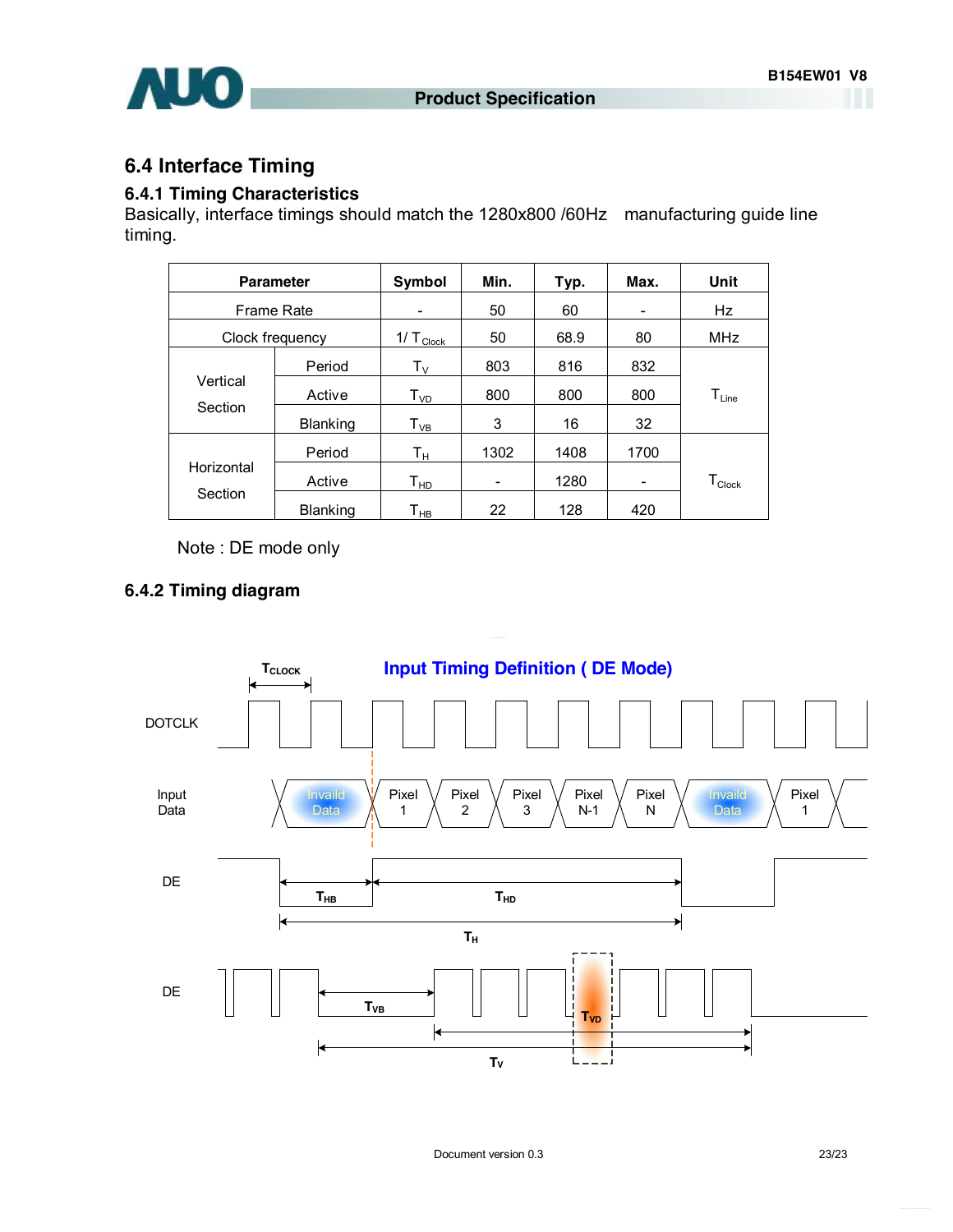

**Timing** 

### **6.5 Power ON/OFF Sequence**

VDD power and lamp on/off sequence is as follows. Interface signals are also shown in the chart. Signals from any system shall be Hi-Z state or low level when VDD is off.



|                  | <b>Value</b> |      |      |              |
|------------------|--------------|------|------|--------------|
| <b>Parameter</b> | Min.         | Typ. | Max. | <b>Units</b> |
| T1               | 0.5          |      | 10   | (ms)         |
| T <sub>2</sub>   | 0            |      | 50   | (ms)         |
| T3               | 0            |      | 50   | (ms)         |
| T <sub>4</sub>   | 400          |      |      | (ms)         |
| T5               | 200          |      | -    | (ms)         |
| T6               | 200          |      |      | (ms)         |
| т7               | ი            |      | 10   | (ms)         |

#### **Power Sequence**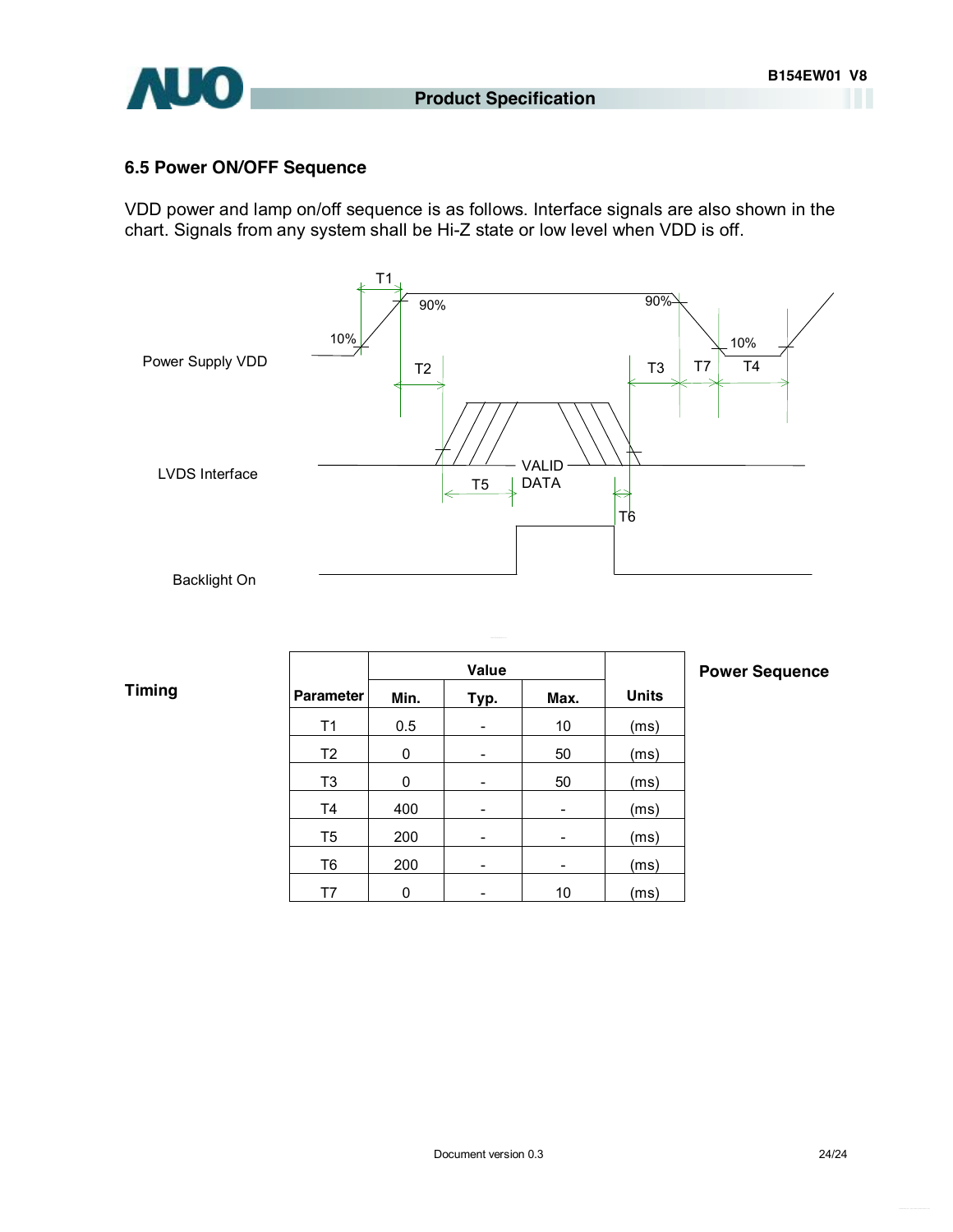

# **7. Connector Description**

Physical interface is described as for the connector on module.

These connectors are capable of accommodating the following signals and will be following components.

# **7.1 TFT LCD Module**

| <b>Connector Name / Designation</b> | <b>For Signal Connector</b>  |
|-------------------------------------|------------------------------|
| Manufacturer                        | JAE or compatible            |
| Type / Part Number                  | FI-XB30SL-HF10 or compatible |
| <b>Mating Housing/Part Number</b>   | FI-X30H or compatible        |

### **7.2 Backlight Unit**

Physical interface is described as for the connector on module.

These connectors are capable of accommodating the following signals and will be following components.

| <b>Connector Name / Designation</b> | <b>For Lamp Connector</b> |
|-------------------------------------|---------------------------|
| Manufacturer                        | JST                       |
| Type / Part Number                  | <b>BHSR-02VS-1</b>        |
| Mating Type / Part Number           | SM02B-BHSS-1-TB           |

### **7.3 Signal for Lamp connector**

| Pin $#$ | Cable color | <b>Signal Name</b> |
|---------|-------------|--------------------|
|         | Red         | Lamp High Voltage  |
|         | White       | Lamp Low Voltage   |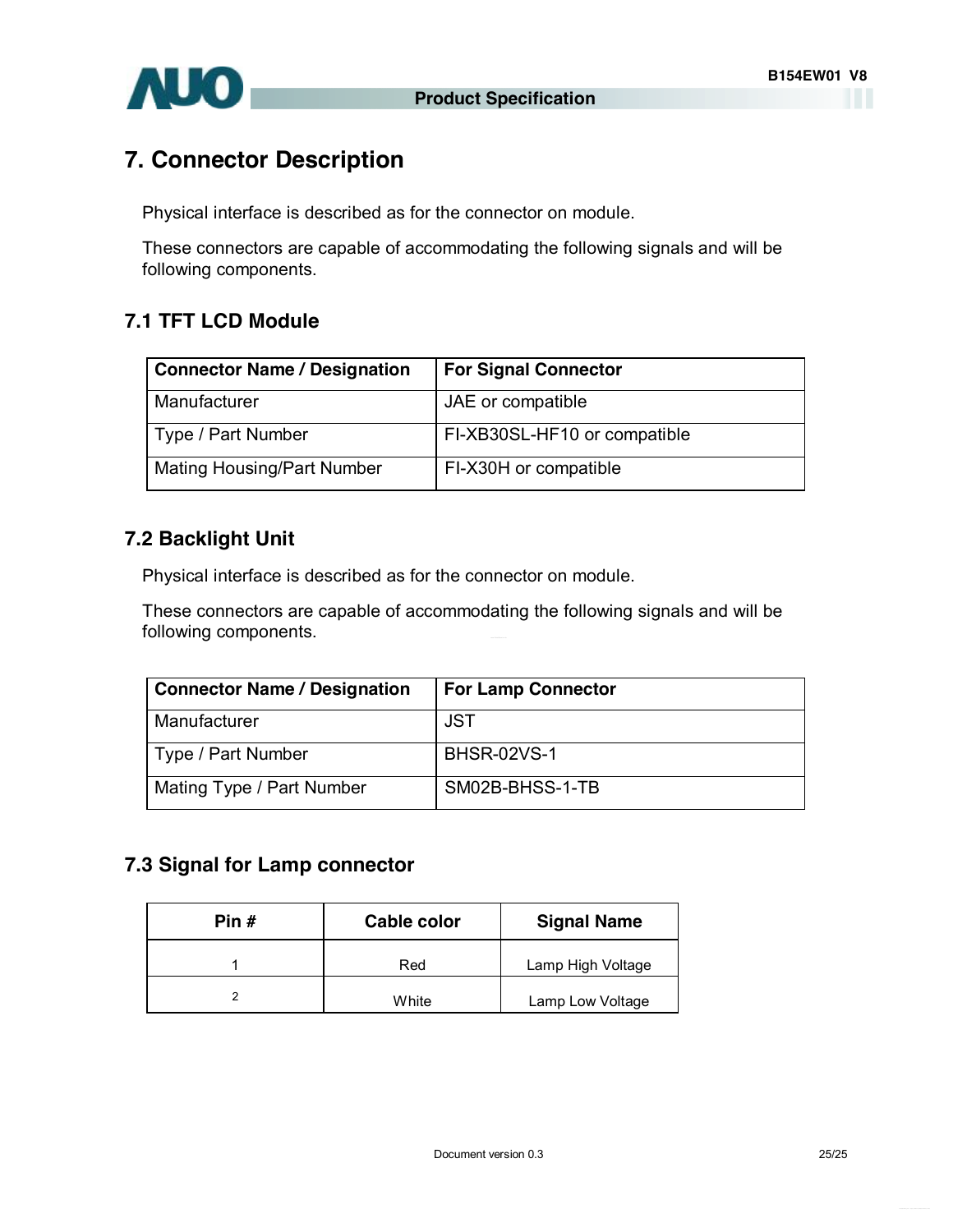

# **8. Vibration and Shock Test**

# **8.1 Vibration Test**

### **Test Spec:**

| Test method:  | Non-Operation                  |
|---------------|--------------------------------|
| Acceleration: | 2.16G                          |
| Frequency:    | 10 - 500Hz Random              |
| Sweep:        | 30 Minutes each Axis (X, Y, Z) |

# **8.2 Shock Test Spec:**

#### **Test Spec:**

| Test method:  | Non-Operation                  |
|---------------|--------------------------------|
| Acceleration: | 240 G, Half sine wave          |
| Active time:  | 2 ms                           |
| Pulse:        | X, Y, Z one time for each side |

Document version 0.3 26/26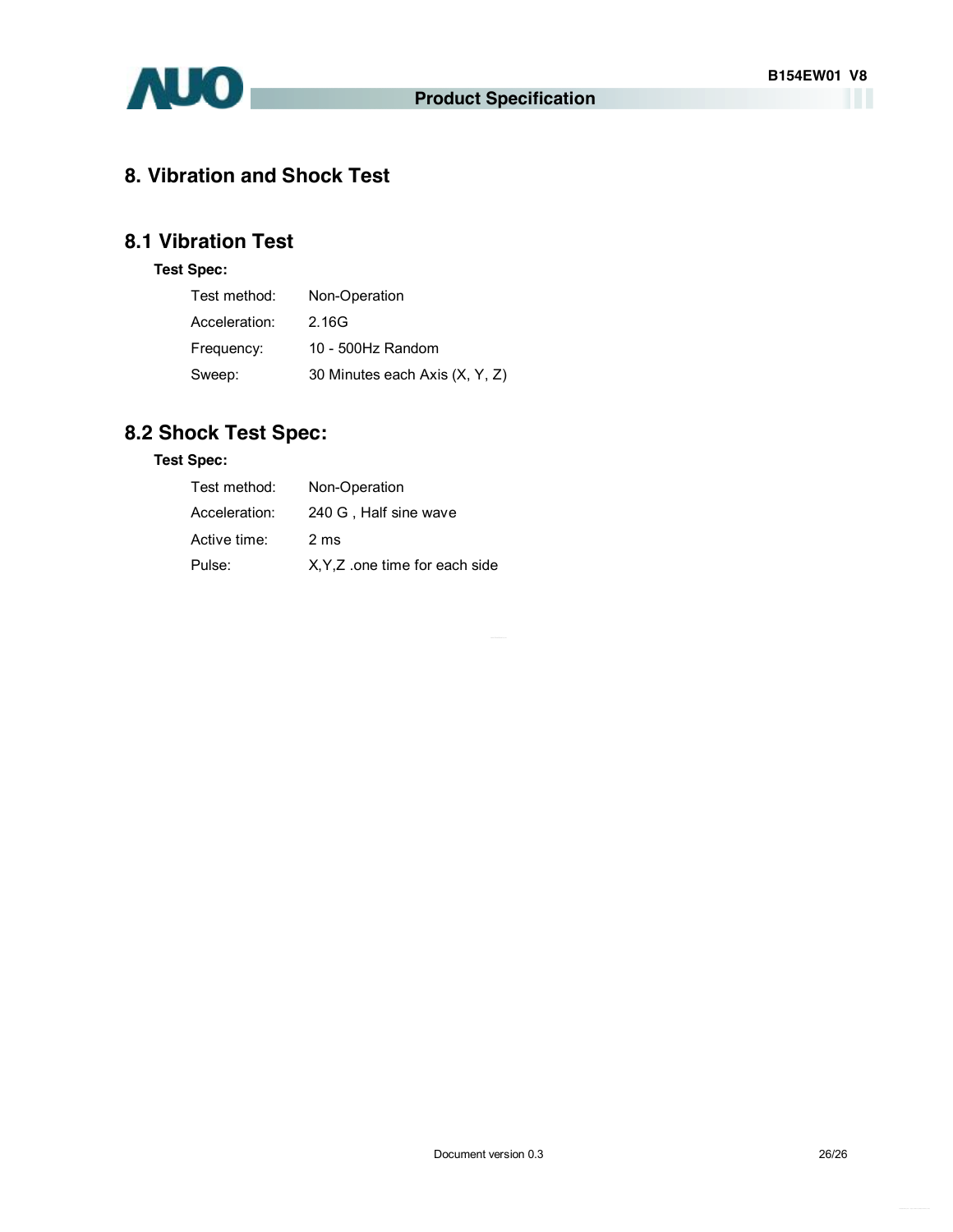

# **9. Reliability**

| <b>Items</b>                             | <b>Required Condition</b>                                                                                     | <b>Note</b> |  |
|------------------------------------------|---------------------------------------------------------------------------------------------------------------|-------------|--|
| Temperature<br><b>Humidity Bias</b>      | 40℃/90%,300Hr                                                                                                 |             |  |
| <b>High Temperature</b><br>Operation     | 60℃/Dry,300Hr                                                                                                 |             |  |
| Low Temperature<br>Operation             | $0^\circ\text{C}$ , 300Hr                                                                                     |             |  |
| On/Off Test                              | $25^{\circ}$ C, ON/30 sec. OFF/30sec., 10,000 cycles)                                                         |             |  |
| <b>Hot Storage</b>                       | 60℃/35% RH ,250 hours                                                                                         |             |  |
| Cold Storage                             | -20℃/50% RH ,250 hours                                                                                        |             |  |
|                                          | Thermal Shock Test  -20℃/30 min ,60℃/30 min 100cycles                                                         |             |  |
| <b>Hot Start Test</b>                    | $50^{\circ}$ C/1 Hr min. power on/off per 5 minutes, 5 times                                                  |             |  |
| <b>Cold Start Test</b>                   | $0^{\circ}$ C/1 Hr min. power on/off per 5 minutes, 5 times                                                   |             |  |
| <b>Shock Test</b><br>(Non-Operating)     | 240G, 2ms, Half-sine wave                                                                                     |             |  |
| <b>Vibration Test</b><br>(Non-Operating) | Random vibration, 2.16 G zero-to-peak, 10 to 500 Hz, 30<br>mins in each of three mutually perpendicular axes. |             |  |
| IESD                                     | Contact:<br>$±8$ KV/ operation<br>Air : ·<br>$±15KV/$ operation                                               | Note 1      |  |
| Room temperature<br><b>Test</b>          | $25^{\circ}$ C, 2000 hours, Operating with loop pattern                                                       |             |  |

Note1: According to EN61000-4-2 , ESD class B: Some performance degradation allowed. No data lost

. Self-recoverable. No hardware failures.

Note2: CCFL Life time: 10,000 hours minimum under normal module usage.

Note3: MTBF (Excluding the CCFL): 30,000 hours with a confidence level 90%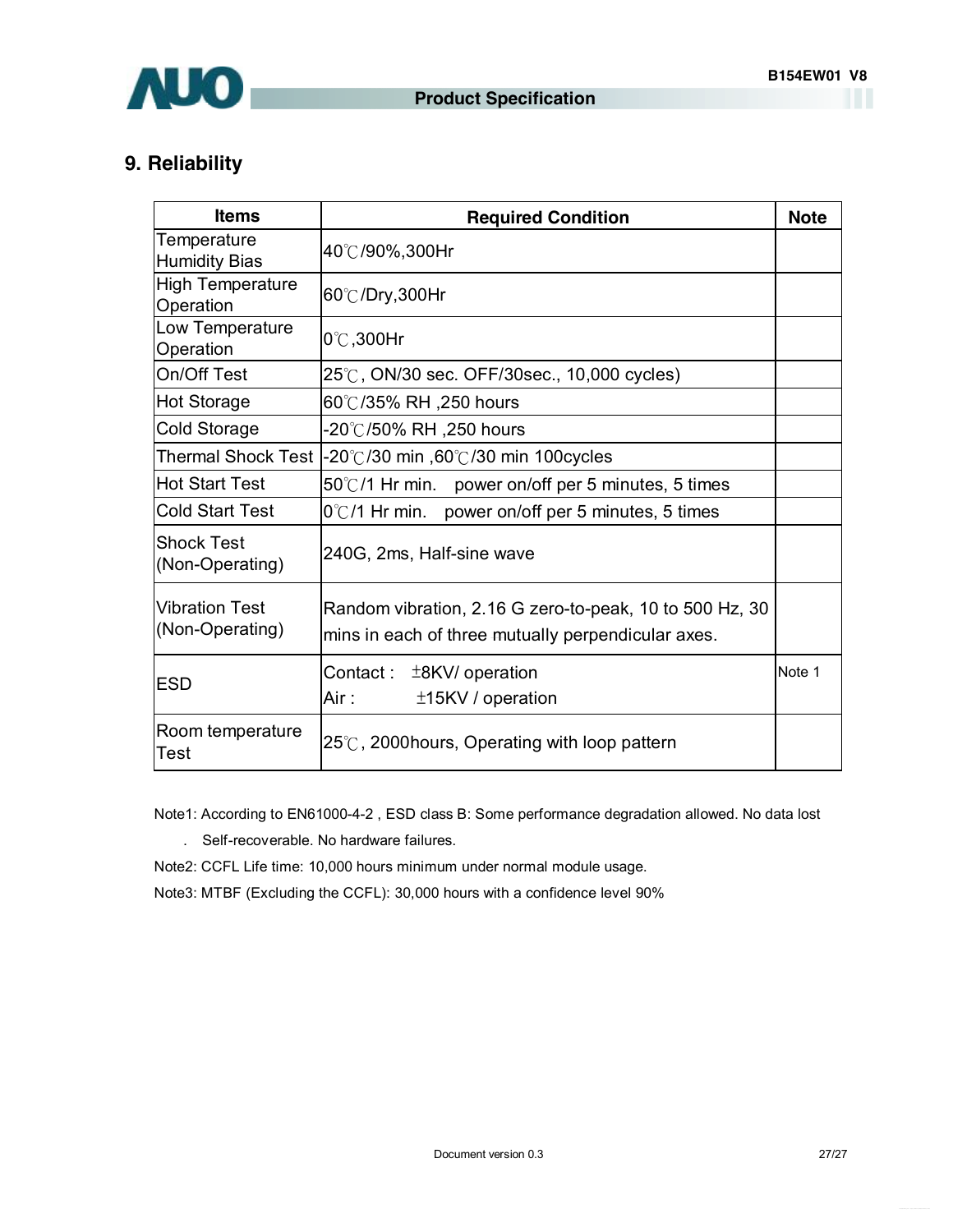# **10. Mechanical Characteristics**

# **10.1 LCM Outline Dimension**



Document version 0.4 28/28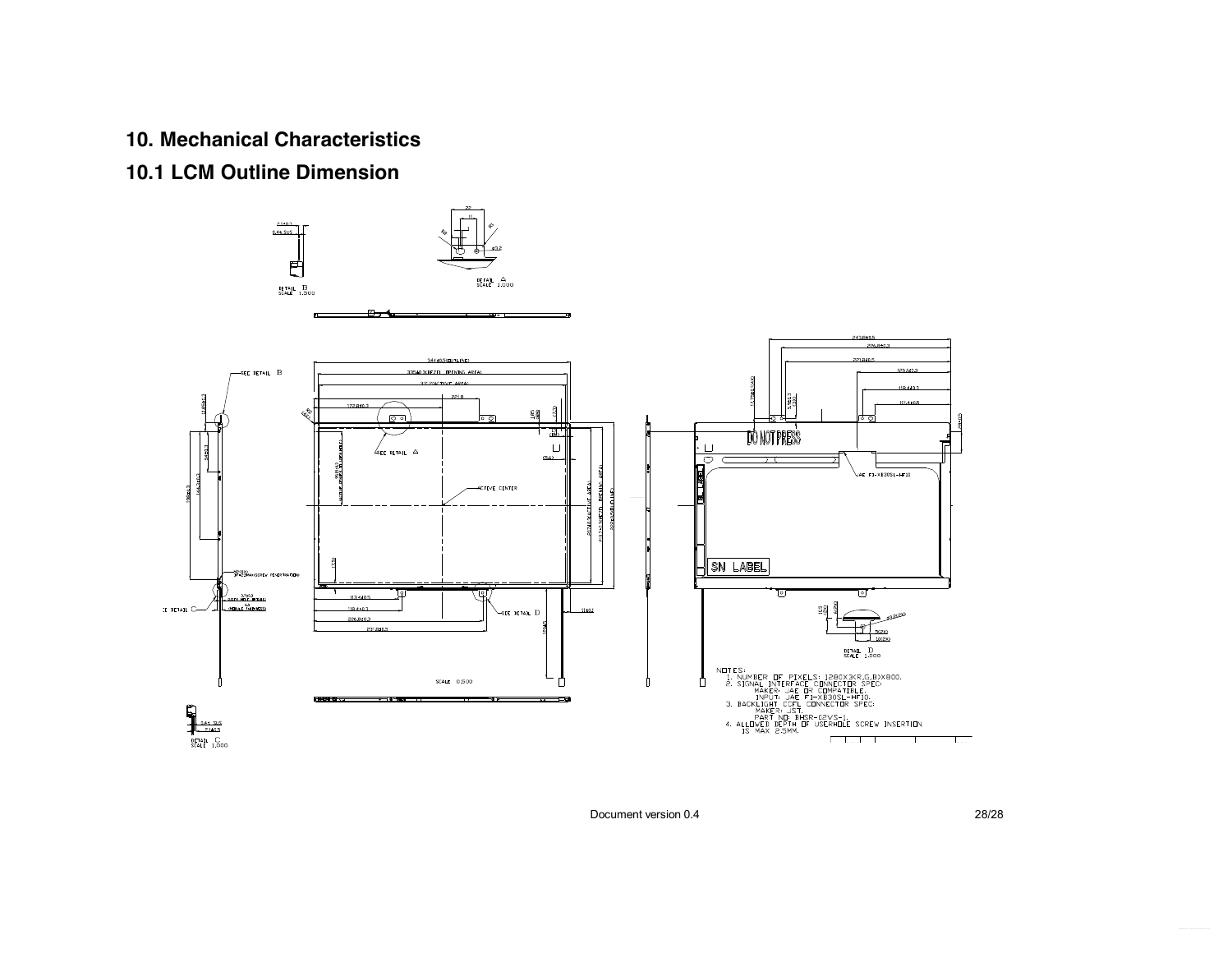# **10.2 Screw Hole Depth and Center Position**

Screw hole minimum depth, from side surface =2.5 mm (See drawing)

Screw hole center location, from front surface =  $3.7 \pm 0.2$ mm (See drawing) Screw Torque: Maximum 2.5 kgf-cm



Datashet pdf - http://www.DataShet4U.net/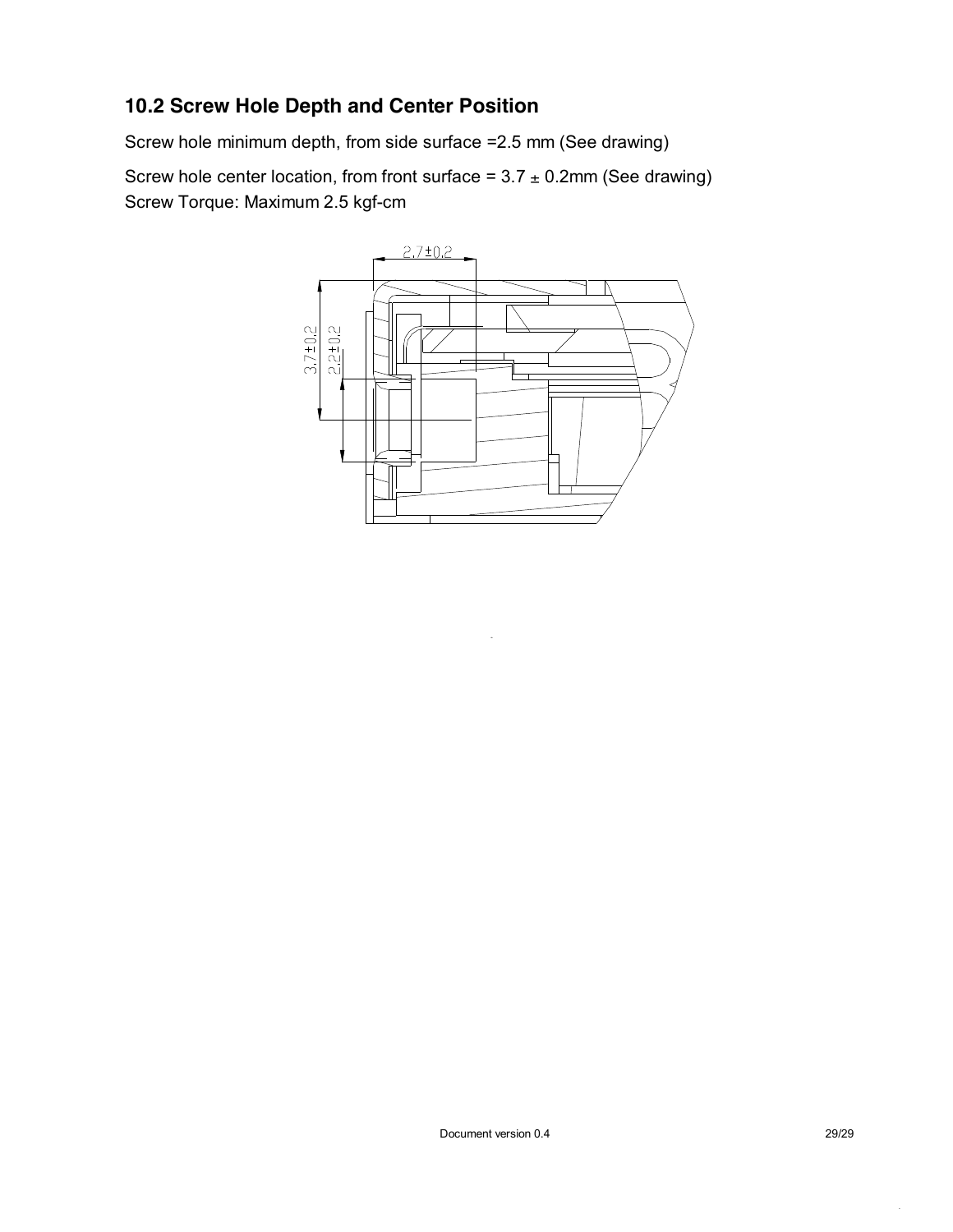# **11. Shipping and Package**

# **11.1 Shipping Label Format**



**Note 1:** 

| <b>IC Combination</b>                     | <b>Control Code</b> | H/W |
|-------------------------------------------|---------------------|-----|
| Source IC:NT39360<br>lGate IC: NT 3959C   | <b>OAXXX</b>        | OΑ  |
| Source TSBT6L92A<br>Gate IC: NECupd160703 | 1AXXX               | 1Α  |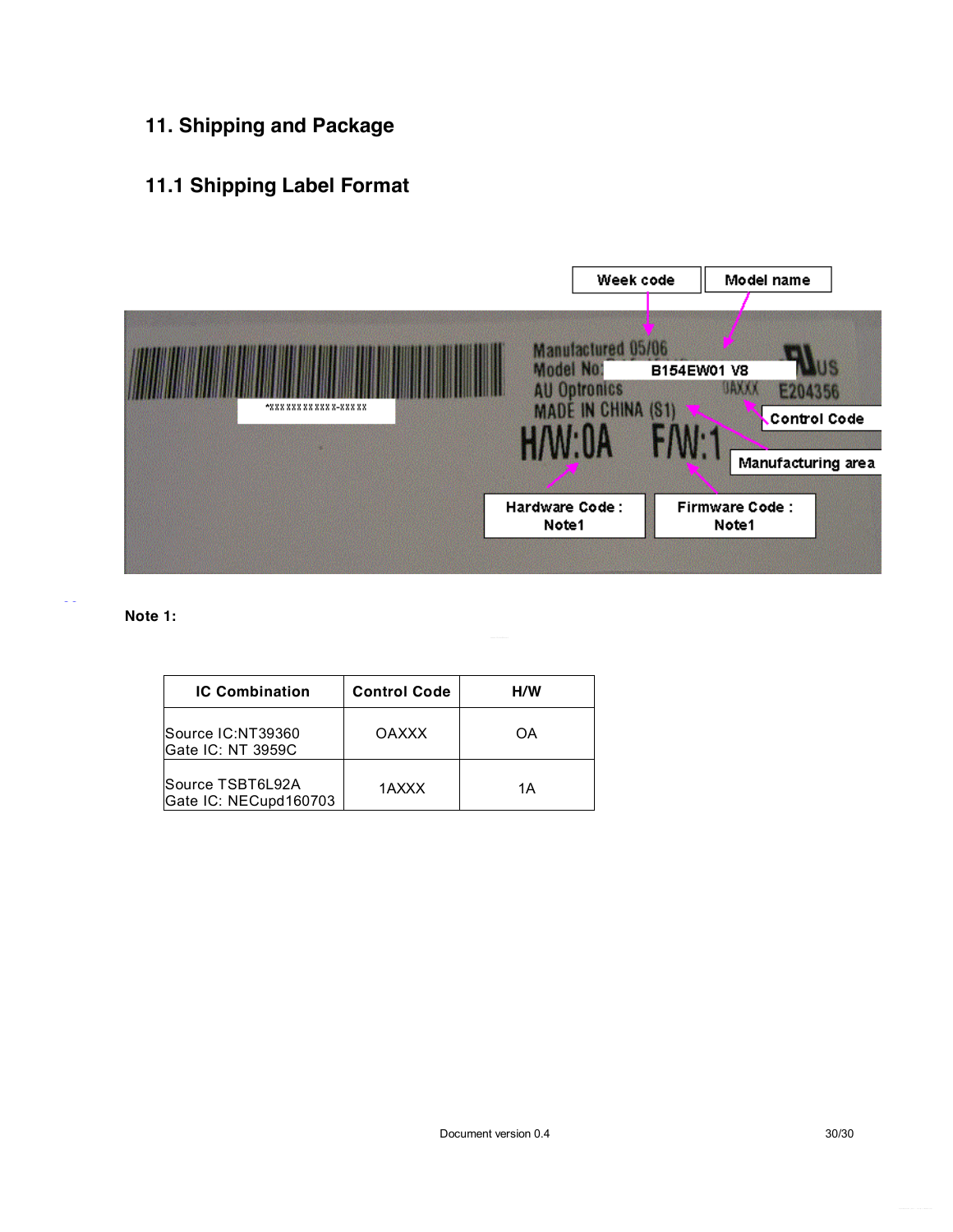# **11.2. Carton package**

The outside dimension of carton is 455 (L)mm x 380 (W)mm x 355 (H)mm



# **11.3 Shipping package of palletizing sequence**



Note : Limit of box palletizing = Max 3 layers(ship and stock conditions)  $31/31$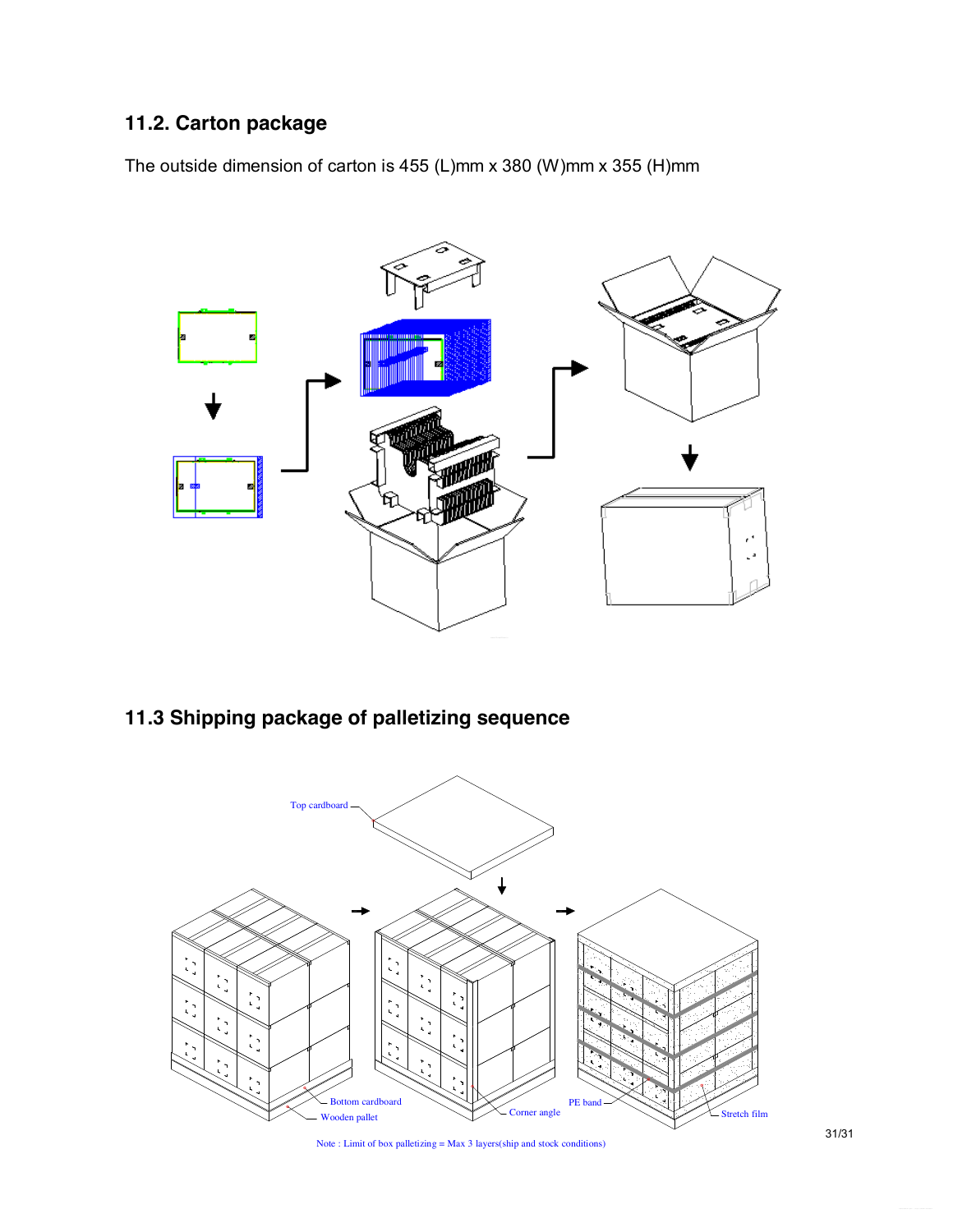| <b>Address</b> | <b>FUNCTION</b>             | Value      | Value      | <b>Value</b> | <b>Notes</b>                      |
|----------------|-----------------------------|------------|------------|--------------|-----------------------------------|
| <b>HEX</b>     |                             | <b>HEX</b> | <b>BIN</b> | <b>DEC</b>   | Date: Apr/9/2005                  |
| 00             | Header                      | 00         | 00000000   | 0            |                                   |
| 01             |                             | FF         | 11111111   | 255          |                                   |
| 02             |                             | FF         | 11111111   | 255          |                                   |
| 03             |                             | FF         | 11111111   | 255          |                                   |
| 04             |                             | FF         | 11111111   | 255          |                                   |
| 05             |                             | FF         | 11111111   | 255          |                                   |
| 06             |                             | FF         | 11111111   | 255          |                                   |
| 07             |                             | 00         | 00000000   | 0            |                                   |
| 08             | <b>EISA Manuf. Code LSB</b> | 06         | 00000110   | 6            | <b>ASCII Data String:B154EW01</b> |
| 09             | <b>Compressed ASCII</b>     | <b>AF</b>  | 10101111   | 175          | <b>AUO</b>                        |
| 0A             | <b>Product Code</b>         | 74         | 01110100   | 116          | 15.4"(0111)+1280x800(0100)        |
| 0B             | hex, LSB first              | 18         | 00011000   | 24           | B154EW01(0001)+V8(1000)           |
| 0C             | 32-bit ser $#$              | 00         | 00000000   | 0            | unused                            |
| 0D             |                             | 00         | 00000000   | 0            |                                   |
| 0E             |                             | 00         | 00000000   | 0            |                                   |
| 0F             |                             | 00         | 00000000   | 0            |                                   |
| 10             | Week of manufacture         | 01         | 00000001   | 1            | Week 42                           |
| 11             | Year of manufacture         | 0F         | 00001111   | 15           | 15(2005-1990=15)                  |
| 12             | <b>EDID Structure Ver.</b>  | 01         | 00000001   | 1.           |                                   |
| 13             | EDID revision #             | 03         | 00000011   | 3            |                                   |
| 14             | Video input definition      | 80         | 10000000   | 128          | <b>Digital Input</b>              |
| 15             | Max H image size            | 21         | 00100001   | 33           | 33.12cm                           |
| 16             | Max V image size            | 15         | 00010101   | 21           | 20.7cm                            |
| 17             | Display Gamma               | 78         | 01111000   | 120          | Gamma 2.2                         |
| 18             | <b>Feature support</b>      | 0A         | 00001010   | 10           | no DPMS, Active off, RGB color    |
| 19             | Red/green low bits          | 85         | 10000101   | 133          |                                   |
| 1A             | <b>Blue/white low bits</b>  | A5         | 10100101   | 165          |                                   |
| 1B             | Red x/ high bits            | 99         | 10011001   | 153          | $Rx=0.6$                          |

# **12. Appendix: EDID description**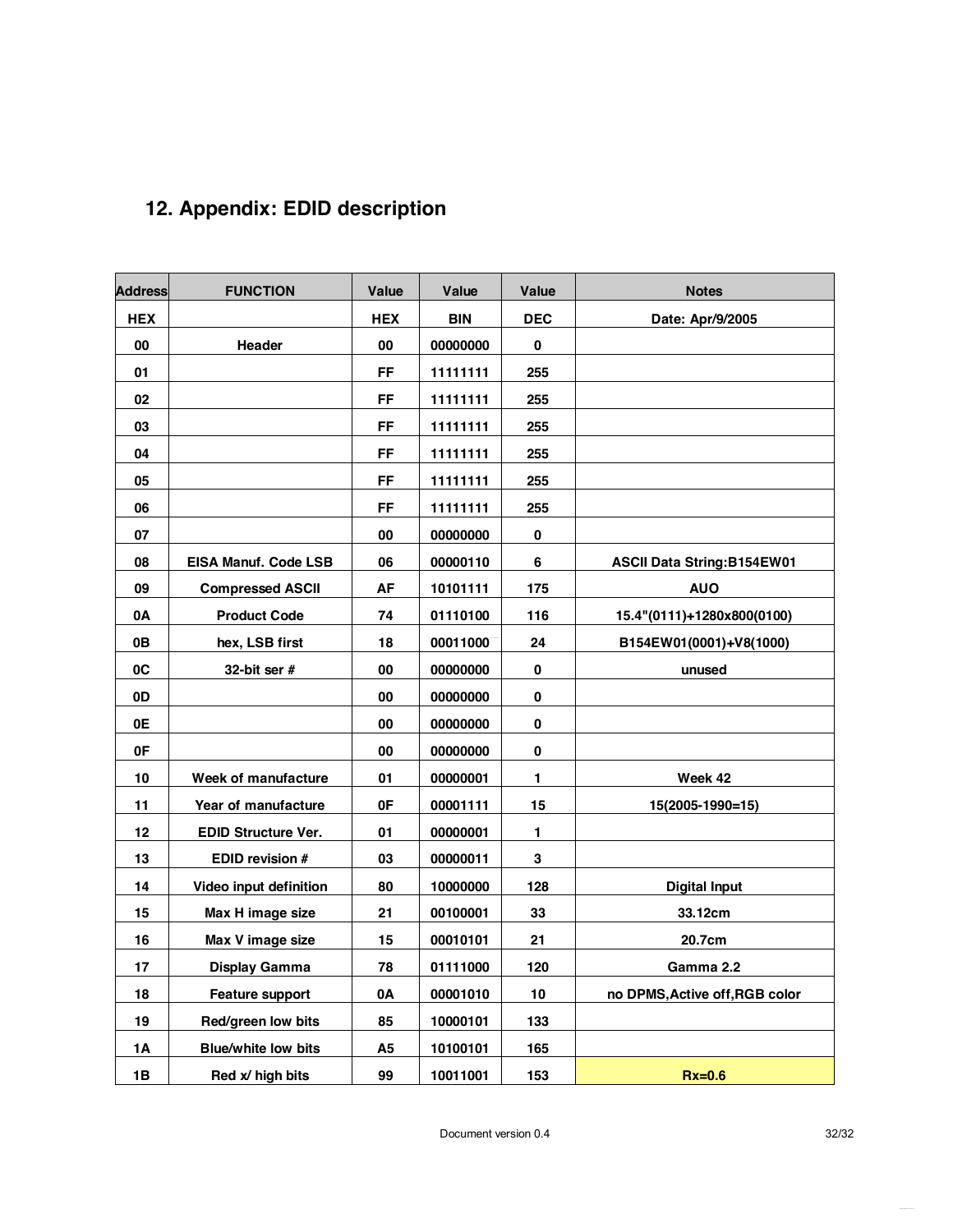| 1C        | Red y                           | 57     | 01010111 | 87             | $Ry = 0.34$                     |
|-----------|---------------------------------|--------|----------|----------------|---------------------------------|
| 1D        | Green x                         | 4F     | 01001111 | 79             | $Gx=0.31$                       |
| <b>1E</b> | Green y                         | 8F     | 10001111 | 143            | $Gy=0.56$                       |
| 1F        | <b>Blue x</b>                   | 26     | 00100110 | 38             | $Bx=0.15$                       |
| 20        | Blue y                          | 1D     | 00011101 | 29             | By=0.115                        |
| 21        | White x                         | 50     | 01010000 | 80             | $Wx = 0.313$                    |
| 22        | White y                         | 54     | 01010100 | 84             | $Wy = 0.329$                    |
| 23        | <b>Established timing 1</b>     | 00     | 00000000 | 0              | unused                          |
| 24        | <b>Established timing 2</b>     | 00     | 00000000 | 0              |                                 |
| 25        | <b>Manufacturer's Timing</b>    | 00     | 00000000 | 0              |                                 |
| 26        | Standard timing #1              | 01     | 00000001 | 1              | unused                          |
| 27        |                                 | 01     | 00000001 | $\mathbf{1}$   |                                 |
| 28        | Standard timing #2              | 01     | 00000001 | $\mathbf{1}$   |                                 |
| 29        |                                 | 01     | 00000001 | $\mathbf{1}$   |                                 |
| 2A        | Standard timing #3              | 01     | 00000001 | 1              |                                 |
| 2B        |                                 | 01     | 00000001 | $\mathbf{1}$   |                                 |
| 2C        | Standard timing #4              | 01     | 00000001 | $\mathbf{1}$   |                                 |
| 2D        |                                 | 01     | 00000001 | $\mathbf{1}$   |                                 |
| 2E        | Standard timing #5              | 01     | 00000001 | $\mathbf{1}$   |                                 |
| 2F        |                                 | 01     | 00000001 | 1              |                                 |
| 30        | Standard timing #6              | 01     | 00000001 | $\mathbf{1}$   |                                 |
| 31        |                                 | 01     | 00000001 | 1              |                                 |
| 32        | Standard timing #7              | 01     | 00000001 | $\blacksquare$ |                                 |
| 33        |                                 | 01     | 00000001 | 1              |                                 |
| 34        | Standard timing #8              | 01     | 00000001 | 1              |                                 |
| 35        |                                 | 01     | 00000001 | 1              |                                 |
|           |                                 |        |          |                |                                 |
| 36        | Pixel Clock/10,000 (LSB)        | EA     | 11101010 | 234            | <b>Timing Descriptor #1</b>     |
|           |                                 |        |          |                | 1280x800 @60 mode:pixel         |
| 37        | Pixel Clock/10,000 (MSB)        | 1A     | 00011010 | 26             | clock=68.9MHz                   |
|           | Horiz. Active pixels(Lower 8    |        |          |                |                                 |
| 38        | bits)                           | 00     | 00000000 | 0              | Horiz active=1280 pixels        |
|           | <b>Horiz.Blanking (Lower 8</b>  |        |          |                |                                 |
| 39        | bits)                           | 80     | 10000000 | 128            | Horiz blanking=128 pixels       |
|           | Horiz. Active pixels: Horiz.    |        |          |                |                                 |
| 3A        | <b>Blanking (Upper4:4 bits)</b> | 50     | 01010000 | 80             |                                 |
|           |                                 |        |          |                |                                 |
| 3B        |                                 | $20\,$ | 00100000 | 32             | <b>Vertcal active=800 lines</b> |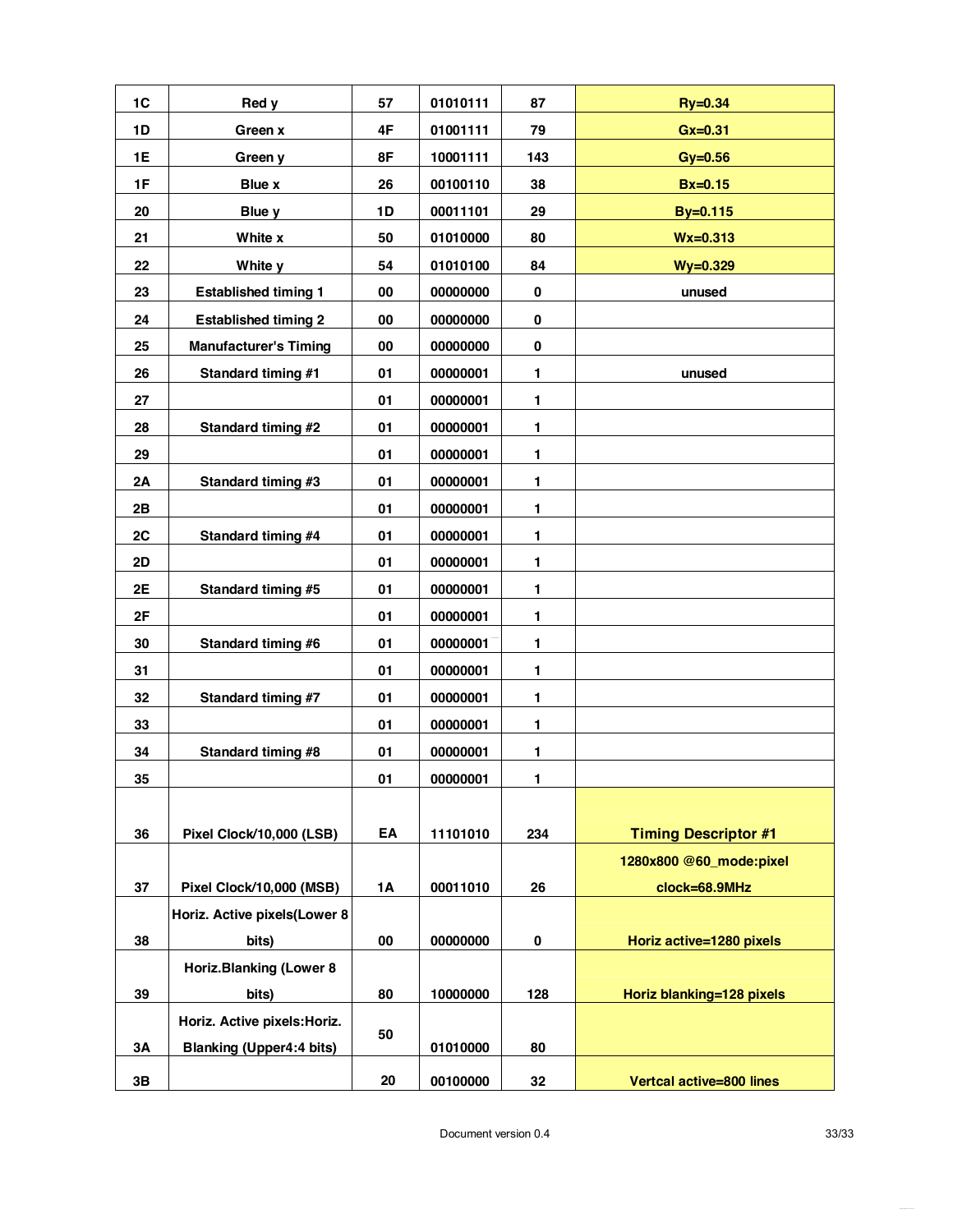| 3C        |                                 | 10         | 00010000             | 16          | <b>Vertical blanking=16 lines</b>        |
|-----------|---------------------------------|------------|----------------------|-------------|------------------------------------------|
|           | Vert. Active pixels: Vert.      |            |                      |             |                                          |
| 3D        | <b>Blanking (Upper4:4 bits)</b> | 30         | 00110000             | 48          |                                          |
| 3E        |                                 | 15         | 00010101             | 21          | Horiz sync. Offset=21 pixels             |
| 3F        |                                 | 20         | 00100000             | 32          | Horiz sync. Pulse Width=32 pixels        |
|           | Vert. Sync. Offset=xx lines,    |            |                      |             | Verti sync. Offset=4 lines, Sync Width=4 |
| 40        | <b>Sync Width=xx lines</b>      | 44         | 01000100             | 68          | lines                                    |
|           | Horz. Ver. Sync/Width           |            |                      |             |                                          |
| 41        | (upper 2 bits)                  | 00         | 00000000             | 0           |                                          |
|           | Hori. Image size (Lower 8       |            |                      |             |                                          |
| 42        | bits)                           | 4B         | 01001011             | 75          | Hori image size= 331 mm                  |
|           | Vert. Image size (Lower 8       |            |                      |             |                                          |
| 43        | bits)                           | <b>CF</b>  | 11001111             | 207         | Verti image size = 207mm                 |
|           | Hori. Image size : Vert.        |            |                      |             |                                          |
| 44        | Image size (Upper 4 bits)       | 10         | 00010000             | 16          |                                          |
| 45        |                                 | 00         | 00000000             | 0           | Horizontal Border = 0                    |
| 46        |                                 | 00         | 00000000             | $\mathbf 0$ | Vertical Border = 0                      |
| 47        |                                 | 18         | 00011000             | 24          |                                          |
| 48        | Detailed timing/monitor         | 00         | 00000000             | 0           | <b>ASCII Data String:B154EW01</b>        |
| 49        | descriptor #2                   | 00         | 00000000             | 0           |                                          |
| 4Α        |                                 | 00         |                      | 0           |                                          |
| 4B        |                                 | 0F         | 00000000<br>00001111 | 15          |                                          |
|           |                                 |            |                      |             |                                          |
| 4C        |                                 | 00         | 00000000             | 0           |                                          |
| 4D        |                                 | 00         | 00000000             | 0           |                                          |
| 4E        |                                 | 00         | 00000000             | 0           |                                          |
| 4F        |                                 | 00         | 00000000             | 0           |                                          |
| 50        |                                 | 00         | 00000000             | $\pmb{0}$   |                                          |
| 51        |                                 | 00         | 00000000             | 0           |                                          |
| 52        |                                 | 00         | 00000000             | 0           |                                          |
| 53        |                                 | 00         | 00000000             | 0           |                                          |
| 54        |                                 | 00         | 00000000             | 0           |                                          |
| 55        |                                 | 00         | 00000000             | 0           |                                          |
| 56        |                                 | 00         | 00000000             | 0           |                                          |
| 57        |                                 | 00         | 00000000             | 0           |                                          |
| 58        |                                 | 00         | 00000000             | 0           |                                          |
| 59        |                                 | 02         | 00000010             | $\mathbf 2$ |                                          |
| <b>5A</b> | <b>Detailed timing/monitor</b>  | 00         | 00000000             | 0           | <b>ASCII Data String:B154EW01</b>        |
| 5B        | descriptor #3                   | ${\bf 00}$ | 00000000             | $\pmb{0}$   |                                          |